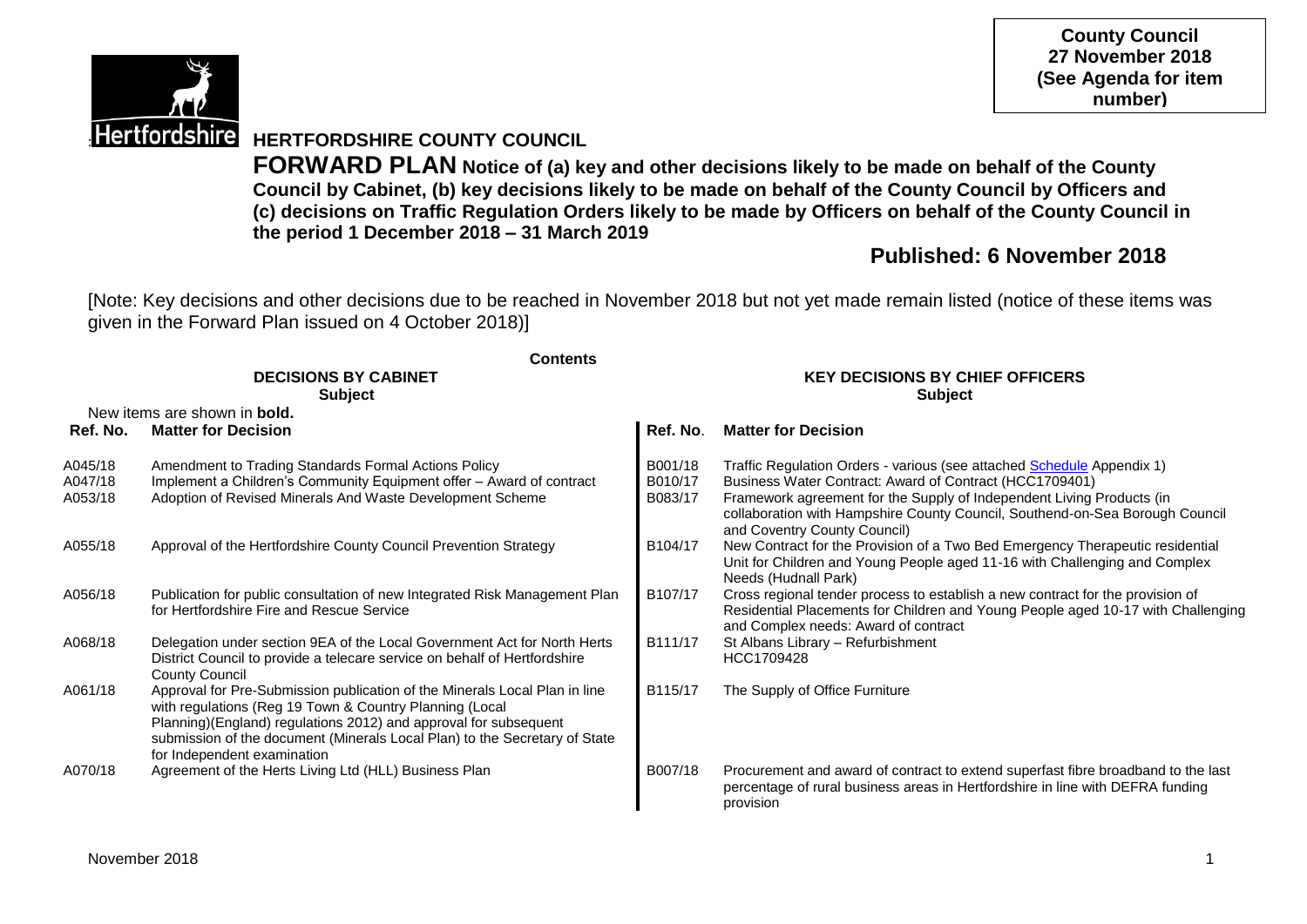| A071/18            | To consider the future of First House, Hyde Valley, Welwyn Garden City                                                                             | B010/18            | Provision of adult weight management services - Award of contract                                                                                                                                                                    |
|--------------------|----------------------------------------------------------------------------------------------------------------------------------------------------|--------------------|--------------------------------------------------------------------------------------------------------------------------------------------------------------------------------------------------------------------------------------|
| A072/18            | Award of Contract for flexicare domiciliary care services to Herts at Home                                                                         | B027/18            | Future of the old fire station, High Street, Ware                                                                                                                                                                                    |
| A076/18            | To approve the Refreshed SEND (Special Educational Needs & Disabilities)<br>Strategy                                                               | B038/18            | Contract for the provision of bulking and transfer arrangements for Local Authority<br><b>Collected Waste</b>                                                                                                                        |
| A073/18            | Norton B, Letchworth: acquisition of property to facilitate the drainage of new<br>development                                                     | B041/18            | Extend the contract for the provision of sexual health services                                                                                                                                                                      |
| A074/18            | To consider the Future of Lands at Bridle Way and Durrants Lane,<br>Berkhamstead                                                                   | B042/18            | Use of Guardians on Hertfordshire County Council Assets                                                                                                                                                                              |
| A077/18            | Approval for Adult Care services Information and Advice Strategy                                                                                   | B047/18            | Batch 44 Package 2 - Roofing Works - Holwell Primary, Margaret Wix Primary, &<br>Millmead School Award of contract<br>HCC1810421                                                                                                     |
| A078/18            | Additional School Places (update and approval of funding to support<br>developing new schools to serve the Bishops Stortford North<br>development) | B048/18            | Batch 44 Package 3 - Roofing Works - Studlands Rise School & North Education<br>Support Centre Award of contract<br>HCC1810422                                                                                                       |
| A079/18            | Spending Plans for Adult Care Services (ACS) Winter Care Funding                                                                                   | B050/18            | Blackbird Farm Roofing and Asbestos works<br>Award of contract<br>HCC1810464                                                                                                                                                         |
| A080/18            | Finance Budget Monitor - Q2                                                                                                                        | B068/18            | Award of Contract - short term 'bridging' arrangements for the treatment and final<br>disposal of local authority collected residual waste arising in Hertfordshire from 2020<br>$-2022$                                             |
| A081/18            | Public Engagement & Consultation on the Integrated Plan Proposal                                                                                   | B069/18            | Award of Contract for Vehicle Management to undertake maintenance, repairs, fleet<br>management, lease car management and vehicle purchase                                                                                           |
| A082/18            | Draft Integrated Plan 2018/2019 - 2020/2021                                                                                                        | B079/18            | Provision of Adult Weight Management Services - Award of contract                                                                                                                                                                    |
| A037/18            | Developments and Finance - Review of scope of works and charges to<br>developers for newly created highways                                        | B082/18            | Provision of organics waste treatment /composting and bulking services - Award of<br>contract                                                                                                                                        |
| A075/18            | Approval for the Hertfordshire County Council Air Quality Strategy                                                                                 | B083/18            | To enter into a Delivery Agreement for the construction of the New Ware Household<br><b>Waste Recycling Centre</b>                                                                                                                   |
| A054/18            | South West Herts Growth and Transport Plan                                                                                                         | B090/18            | To establish a Framework Agreement for future Supported Living services and<br>appoint providers via a full competitive tender process                                                                                               |
| A083/18            | Public Engagement & Consultation on the Integrated Plan Proposal                                                                                   | B091/18            | Whether to reconfigure the future provision of housing related support for adult drug<br>and alcohol users                                                                                                                           |
| A084/18<br>A085/18 | Integrated Plan 2019/2020 - 2021/2022<br>Hertfordshire Delivering Adoption Services for Luton Borough Council                                      | B092/18<br>B096/18 | Award of contract for the provision of Young Carers Support Service<br>To give final approval to a contribution in respect of playing field works for the<br>Katherine Warington School, Harpenden.                                  |
| A086/18            | Hertfordshire County Council Admission arrangements 2020/2021                                                                                      | B098/18            | Extension of existing Hertfordshire Care Providers Association (HCPA) contract<br>under clause 3.3 of existing contract                                                                                                              |
| A087/18            | Overview & Scrutiny Committee Report on the Integrated Plan<br><b>Proposals</b>                                                                    | B100/18            | Hertfordshire Adult and Family Learning Service (HAFLS) - Whether to Tender for<br>the provision of Adult Learning across Hertfordshire for academic year 2019/20                                                                    |
| A088/18            | Service Cabinet Panels Comments on the Integrated Plan Proposals                                                                                   | B101/18            | Award of contract for provision of external / internal Audit contractor, to supplement<br>the available in-house internal Audit resource, for the delivery of the County's<br>Shared Internal Audit Service (SIAS) from 1 April 2019 |
|                    |                                                                                                                                                    | B102/18            | Procurement for The provision of an Enterprise Resource Planning (ERP) System<br>for Herts FullStop: Award of contract                                                                                                               |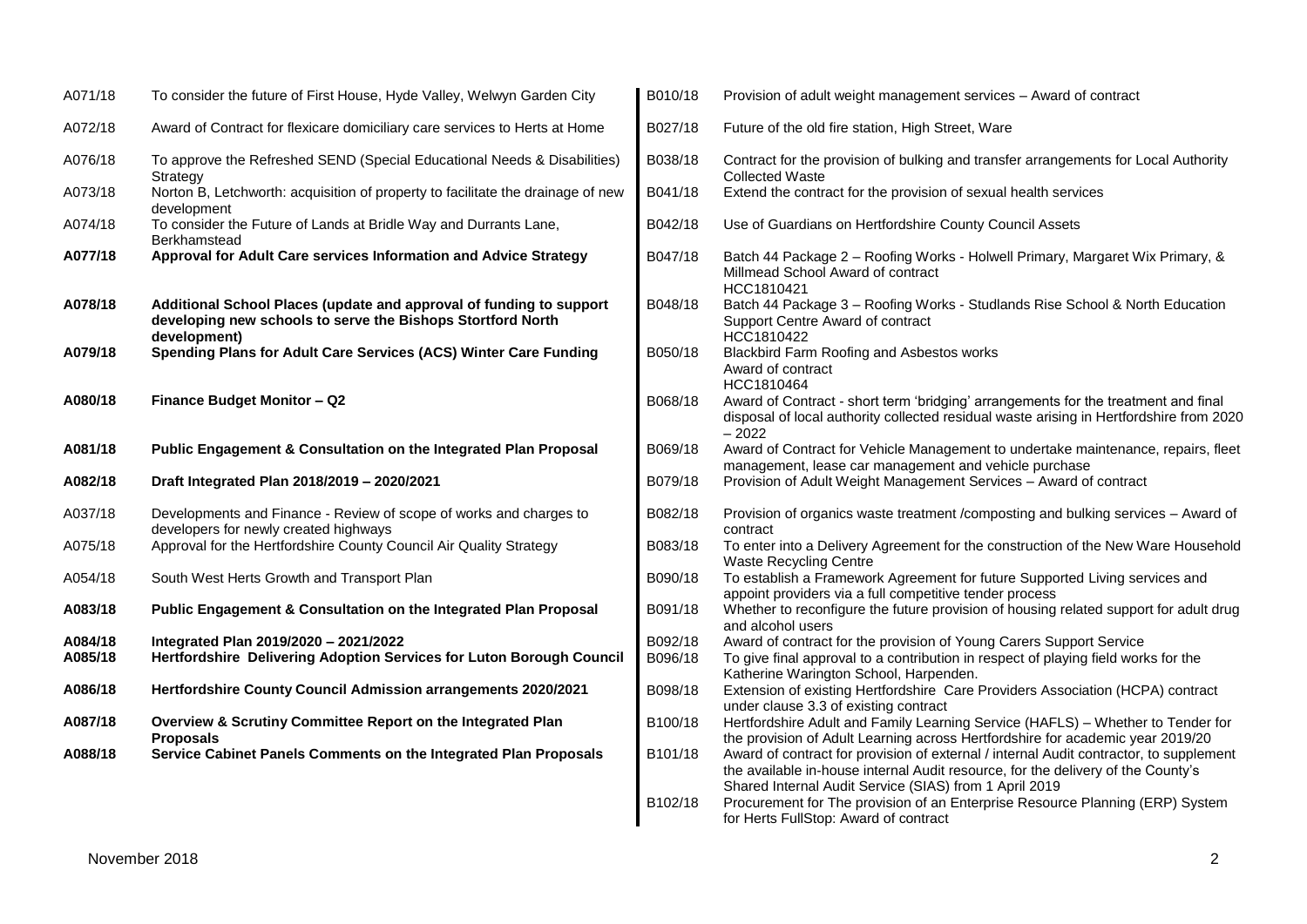| B103/18 | The Supply of Whiteboards, Notice Boards and Associated Equipment Framework<br>in association with Hampshire County Council and Suffolk County Council: Award of |
|---------|------------------------------------------------------------------------------------------------------------------------------------------------------------------|
| B105/18 | contract<br>Environmental Resource Planning Consultancy Framework: Award of contract                                                                             |
| B106/18 | To establish a Framework Agreement for future Supported Living Services and                                                                                      |
|         | appoint providers via a full competitive tender process                                                                                                          |
| B107/18 | Provision of Art Therapy Sessions - Award of contract                                                                                                            |
| B108/18 | HCC1810701 - School Expansion - Belswains School, Hemel Hempstead: Award<br>of contract                                                                          |
| B109/18 | HCC1810703 - Property Works Framework 2019-2023                                                                                                                  |
| B110/18 | HCC1810704 - Property Consultancy Framework 2019 - 2023                                                                                                          |
| B111/18 | HCC1810826 - Provision of Demountable temporary / modular buildings: Award of<br>contract                                                                        |
| B113/18 | The Provision of a Grounds Maintenance Service for Area H - St Albans<br><b>Award of Contract</b>                                                                |
| B114/18 | The Provision of a Grounds Maintenance Service for Area X - Broxbourne,<br>Cheshunt, Hoddesdon and Waltham Cross                                                 |
|         | Award of contract                                                                                                                                                |
| B116/18 | HCC1810932                                                                                                                                                       |
|         | PEP8 - School Expansion - St Peters School, St Albans                                                                                                            |
|         | <b>Award of Contract</b>                                                                                                                                         |
| B117/18 | Procure a contract for the adult substance misuse housing related support service                                                                                |
| B118/18 | Establish a Framework Agreement for Disabled Facilities Grants                                                                                                   |
| B119/18 | Award of contract for construction of the A120 Little Hadham Bypass and Flood<br><b>Alleviation Scheme</b>                                                       |
| B120/18 | Whether to initiate consultation on a proposal to change the age range of York Road                                                                              |
|         | Nursery School, Hitchin, to allow children to be admitted from the age of 2.                                                                                     |
| B121/18 | To negotiate a new contract between Hertfordshire County Council and Herts for                                                                                   |
|         | Learning for the provision of HfL services and support to HCC.                                                                                                   |
| B122/18 | Extension of the Direct payment Support Service contract by single tender action.                                                                                |
| B123/18 | Whether or not to agree to a proposal following the publishing of statutory notices to                                                                           |
|         | close the Primary Support Bases at The Reddings Primary School and                                                                                               |
|         | Bowmansgreen School and create new services at Dacorum Education Support                                                                                         |
|         | Centre in Hemel Hempstead and to Links Academy, (Woollams Crescent) in St                                                                                        |
|         | Albans, respectively.                                                                                                                                            |
| B125/18 | To negotiate a new contract between Hertfordshire County Council (HCC) and Herts                                                                                 |
|         | for Learning (HfL) for the provision of HfL services and support to HCC                                                                                          |
| B126/18 | <b>Extension of existing Flexicare, Care at Home contracts</b>                                                                                                   |
| B127/18 | To extend Hertfordshire County Council's Children Speech and Language                                                                                            |
|         | <b>Therapy Contract to September 2019</b>                                                                                                                        |
| B128/18 | To extend Hertfordshire County Council's Children's Occupational Therapy                                                                                         |
|         | <b>Contract to September 2019</b>                                                                                                                                |
| B129/18 | To extend Hertfordshire County Council's Contract for the provision of the                                                                                       |
| B130/18 | 'KIDS hubs' service<br>The Provision of Building Cleaning for St Georges School, Harpenden                                                                       |
|         | <b>Award of contract</b>                                                                                                                                         |
|         |                                                                                                                                                                  |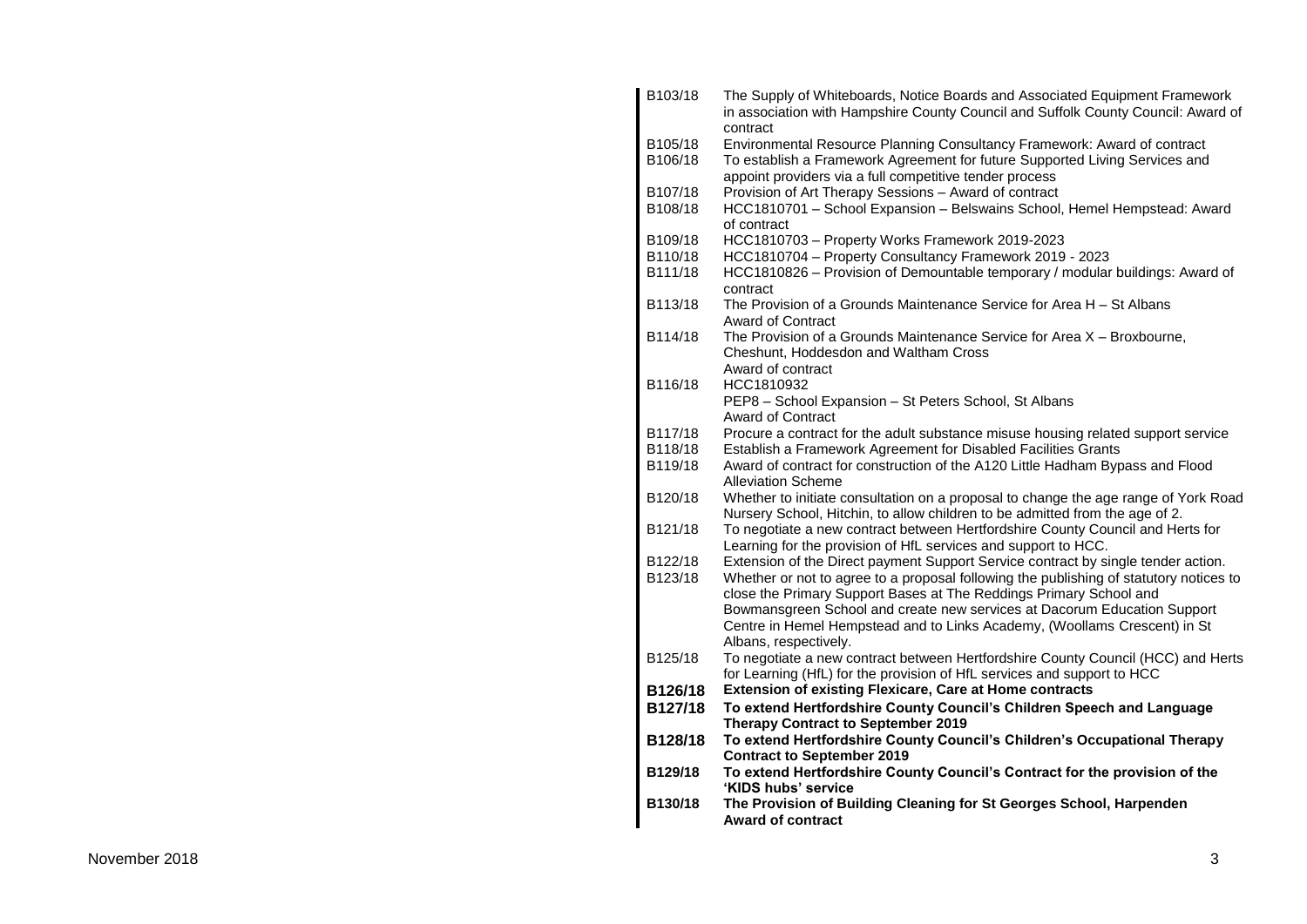| B131/18 | The Provision of a Cleaning Service for St Albans District Council<br><b>Award of contract</b>                                                |
|---------|-----------------------------------------------------------------------------------------------------------------------------------------------|
| B132/18 | HCC1811013                                                                                                                                    |
|         | Development of a new school - Bishops Stortford Eastern Primary School -<br>Award of contract                                                 |
| B133/18 | Re-Procurement and award of contract to undertake routine vegetation<br>management on the Rights of Way network in Hertfordshire 2019 to 2023 |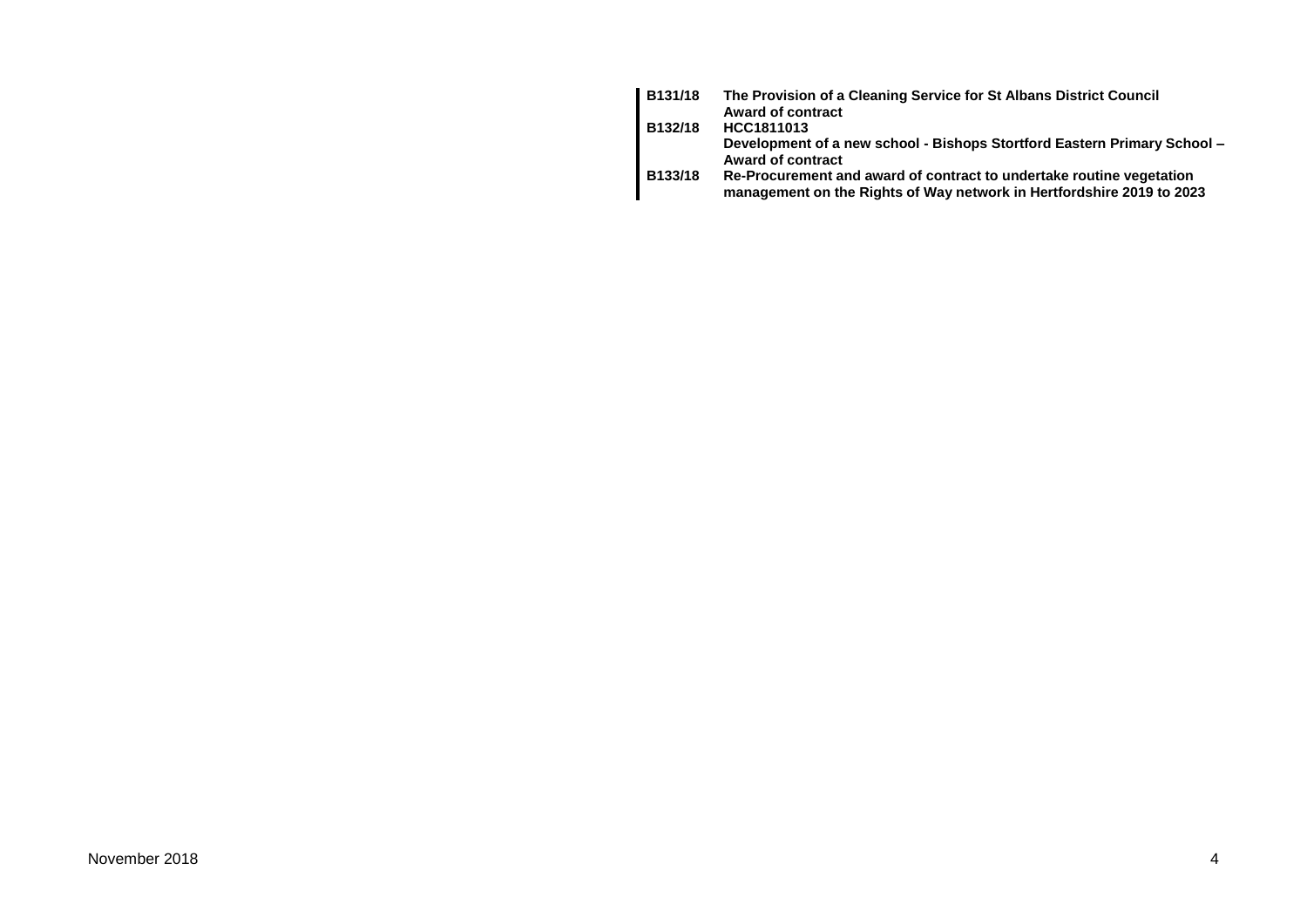|          | ו חושהט וכן טיסטאט אז הא ו                                                                                                       |                                                          | NULC. NGW ILCHIS ANU ANICHUMOUS AIC SHUWH IN <b>DUIU.</b>                 |                                           |                                                             |                                                                                     |
|----------|----------------------------------------------------------------------------------------------------------------------------------|----------------------------------------------------------|---------------------------------------------------------------------------|-------------------------------------------|-------------------------------------------------------------|-------------------------------------------------------------------------------------|
| Ref. No. | <b>Matter for Decision</b>                                                                                                       | <b>Date</b><br>decision to<br>be made                    | <b>Cabinet Panels to be</b><br>consulted                                  | <b>Officer contact for</b><br>this matter | Documents to be<br>considered****                           | <b>Exempt from the</b><br><b>Council's Call-In</b><br><b>Procedures</b><br>Yes / No |
| A045/18  | Amendment to Trading Standards<br><b>Formal Actions Policy</b>                                                                   | 26/11/2018                                               | <b>Community Safety &amp;</b><br>Waste Management<br><b>Cabinet Panel</b> | <b>Guy Pratt</b><br>01707 292590          | Report of the Director of<br><b>Community Protection</b>    | <b>No</b>                                                                           |
| A047/18  | Implement a Children's<br>Community Equipment offer -<br>Award of contract                                                       | 26/11/2018                                               | Children, Young People &<br><b>Families Cabinet Panel</b>                 | <b>Oliver Barnes</b><br>01992 556309      | Report of Director of Children's<br><b>Services</b>         | No                                                                                  |
| A053/18  | Adoption of Revised Minerals And<br>Waste Development Scheme                                                                     | Cabinet<br>26/11/2018<br>County<br>Council<br>27/11/2018 | Growth, Infrastructure,<br>Planning & the Economy<br><b>Cabinet Panel</b> | Julie Greaves<br>01992 556227             | Report of the Director of<br>Environment and Infrastructure | <b>Yes</b>                                                                          |
| A055/18  | Approval of the Hertfordshire<br><b>County Council Prevention</b><br>Strategy                                                    | 26/11/2018                                               | Public Health & Prevention<br><b>Cabinet Panel</b>                        | Jim McManus<br>01992 556884               | Report of the Director of Public<br>Health                  | <b>No</b>                                                                           |
| A056/18  | Publication for public consultation<br>of new Integrated Risk<br>Management Plan for<br>Hertfordshire Fire and Rescue<br>Service | 26/11/2018                                               | Community Safety and<br>Waste Management<br><b>Cabinet Panel</b>          | Darryl Keen<br>01992 507500               | Report of the Director of<br><b>Community Protection</b>    | <b>No</b>                                                                           |

#### **PART A: DECISIONS BY CABINET** Note: New items and amendments are shown in **bold.**

1

The address from which, subject to any prohibition or restriction on their disclosure, copies of, or extracts from, any document listed is available is County Hall, Pegs Lane, Hertford, SG13 8DE. Other documents relevant to these matters may be submitted to the decision maker. To request details of such documents (if any) as they become available contact Elaine Shell, Democratic Services Manager by email [\(elaine.shell@hertfordshire.gov.uk\)](mailto:elaine.shell@hertfordshire.gov.uk) or phone (01992 555565).

<sup>††</sup> Documents to be considered by the Cabinet are published in the Council's website at <https://democracy.hertfordshire.gov.uk/mgCalendarMonthView.aspx?GL=1&bcr=1>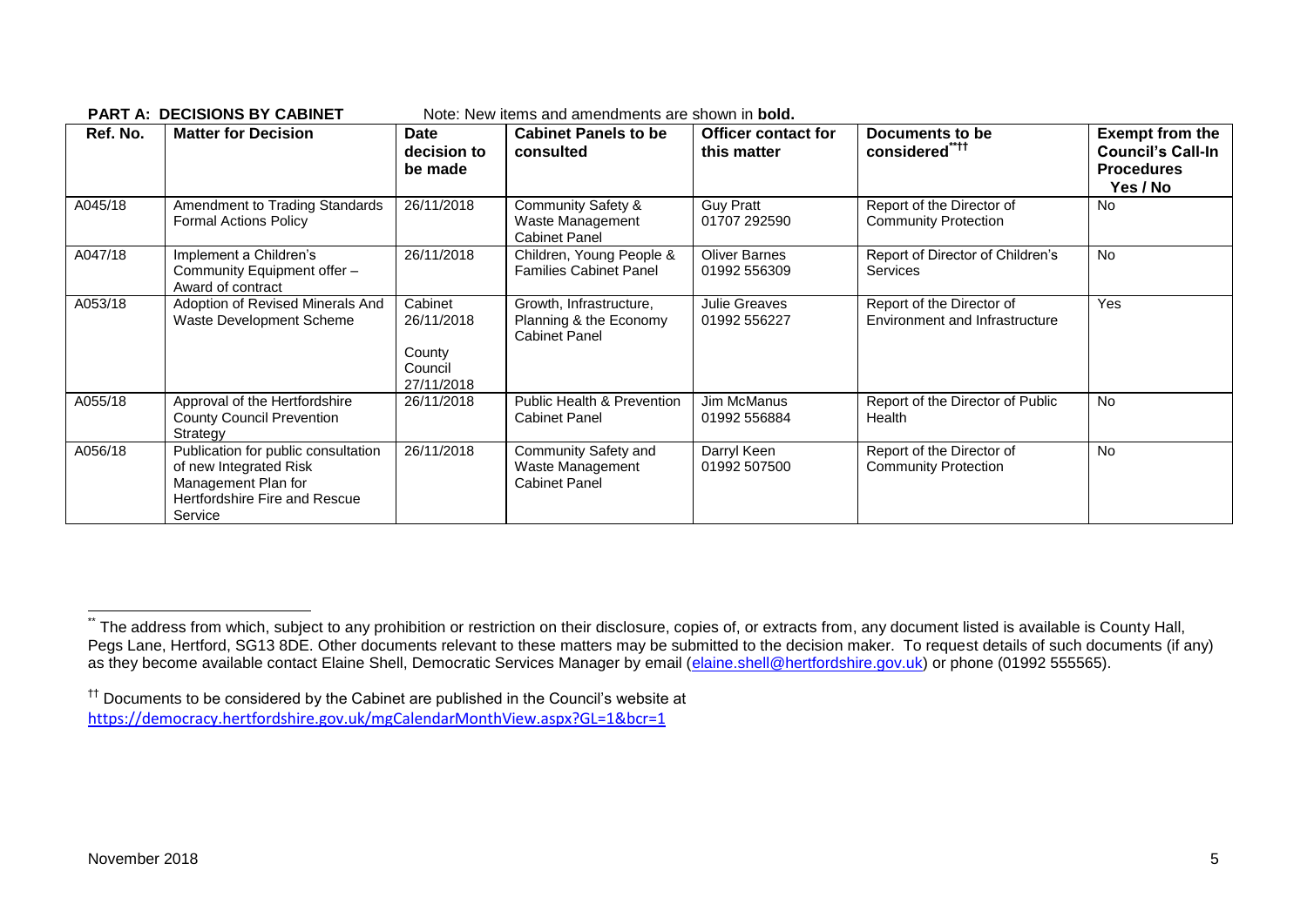| A068/18 | Delegation under section 9EA of<br>the Local Government Act for<br>North Herts District Council to<br>provide a telecare service on<br>behalf of Hertfordshire County<br>Council                                                                                                                                                       | 26/11/2018                                               | Adult Care & Health<br><b>Cabinet Panel</b>                               | <b>Helen Maneuf</b><br>01438 845502    | Report of the Director of Adult<br><b>Care Services</b>                                                                                                                                                                 | <b>No</b>      |
|---------|----------------------------------------------------------------------------------------------------------------------------------------------------------------------------------------------------------------------------------------------------------------------------------------------------------------------------------------|----------------------------------------------------------|---------------------------------------------------------------------------|----------------------------------------|-------------------------------------------------------------------------------------------------------------------------------------------------------------------------------------------------------------------------|----------------|
| A061/18 | Approval for Pre-Submission<br>publication of the Minerals Local<br>Plan in line with regulations (Reg<br>19 Town & Country Planning<br>(Local Planning) (England)<br>regulations 2012) and approval for<br>subsequent submission of the<br>document (Minerals Local Plan) to<br>the Secretary of State for<br>Independent examination | Cabinet<br>26/11/2018<br>County<br>Council<br>27/11/2018 | Growth, Infrastructure,<br>Planning & the Economy<br><b>Cabinet Panel</b> | Julie Greaves<br>01992 556227          | Report of the Director of<br>Environment and Infrastructure                                                                                                                                                             | Yes            |
| A070/18 | Agreement of the Herts Living Ltd<br>(HLL) Business Plan                                                                                                                                                                                                                                                                               | 26/11/2018                                               | Resources and<br>Performance Cabinet<br>Panel                             | Owen Mapley<br>01992 555601            | Report of the Director of<br>Resources<br>Part I and Part II Report - due to<br>'Information relating to the<br>financial or business affairs of any<br>particular person (including the<br>Council)'.                  | No             |
| A071/18 | To consider the future of First<br>House, Hyde Valley, Welwyn<br>Garden City                                                                                                                                                                                                                                                           | 26/11/2018                                               | Resources and<br>Performance Cabinet<br>Panel                             | <b>Sharon Roskilly</b><br>01992 555988 | Report of the Director of<br>Resources<br>Part I and Part II Report - due to<br>'Information relating to the<br>financial or business affairs of any<br>particular person (including the<br>Council)'.                  | $\overline{N}$ |
| A072/18 | Award of Contract for flexicare<br>domiciliary care services to Herts<br>at Home                                                                                                                                                                                                                                                       | 26/11/2018                                               | Adult Care & Health<br><b>Cabinet Panel</b>                               | Chris Badger<br>01992 556343           | Report of the Director of Adult<br><b>Care Services</b><br>Part I and Part II Report - due to<br>'Information relating to the<br>financial or business affairs of any<br>particular person (including the<br>Council)'. | No             |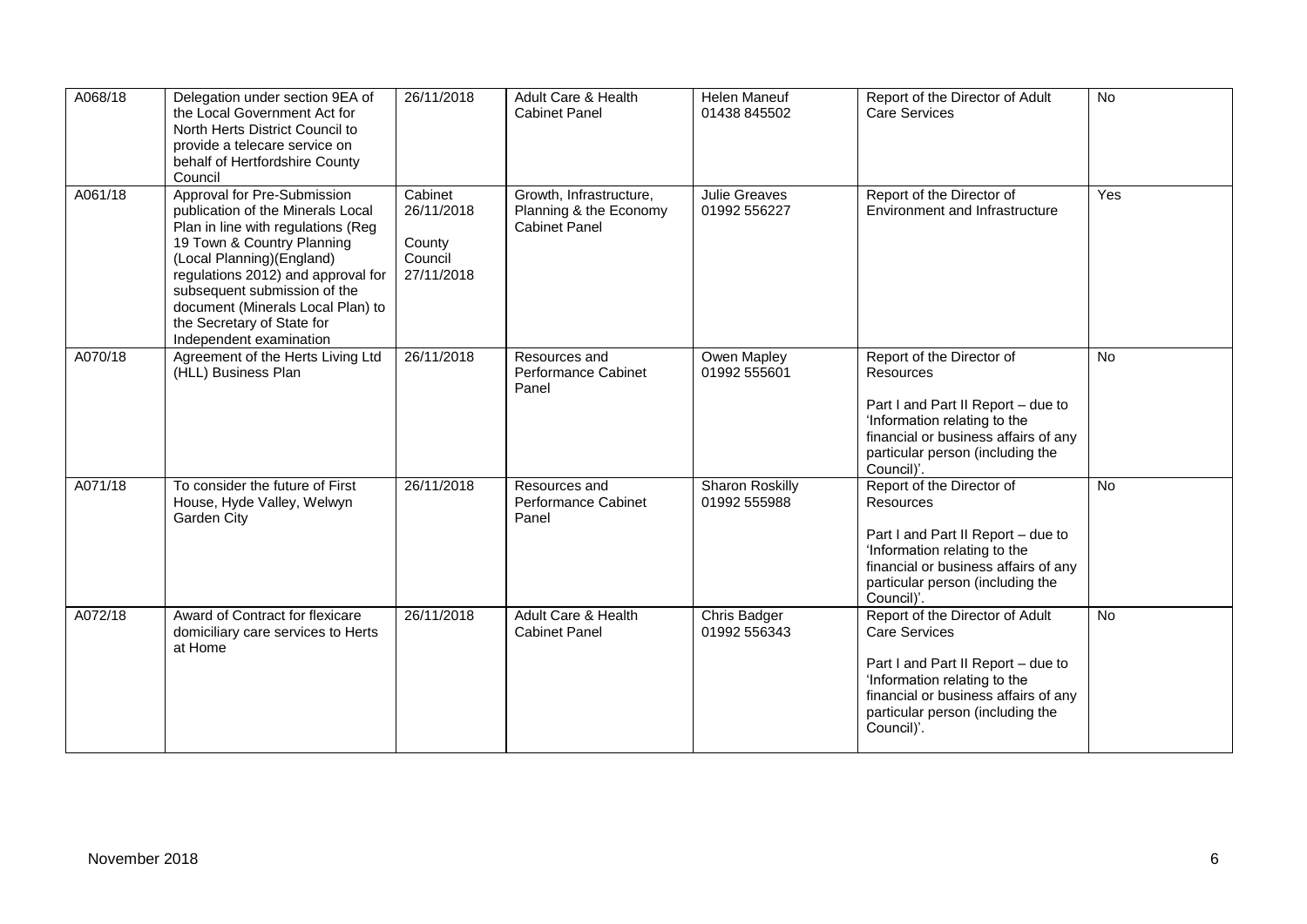| A076/18 | To approve the Refreshed SEND<br>(Special Educational Needs &<br><b>Disabilities) Strategy</b>                                                                         | 26/11/2018 | Children, Young People &<br><b>Families Cabinet Panel</b>                                         | Jennie Newman 01992<br>588541          | Report of Director of Children's<br><b>Services</b>                                                                                                                                                                                                                  | No             |
|---------|------------------------------------------------------------------------------------------------------------------------------------------------------------------------|------------|---------------------------------------------------------------------------------------------------|----------------------------------------|----------------------------------------------------------------------------------------------------------------------------------------------------------------------------------------------------------------------------------------------------------------------|----------------|
| A073/18 | Norton B, Letchworth: acquisition<br>of property to facilitate the<br>drainage of new development                                                                      | 17/12/2018 | Resources and<br>Performance Cabinet<br>Panel                                                     | Andrew Edwards<br>01992 556007         | Report of the Director of<br>Resources                                                                                                                                                                                                                               | No             |
| A074/18 | To consider the Future of Lands at<br>Bridle Way and Durrants Lane,<br>Berkhamstead                                                                                    | 17/12/2018 | Education, Libraries &<br>Localism Cabinet Panel<br>Resources and<br>Performance Cabinet<br>Panel | <b>Dick Bowler</b><br>01992 556223     | Joint Report of the Director of<br>Children's Services and the<br><b>Director of Resources</b><br>Part I and Part II Report - due to<br>'Information relating to the<br>financial or business affairs of any<br>particular person (including the<br>Council)'        | <b>No</b>      |
| A077/18 | <b>Approval for Adult Care</b><br>services Information and<br><b>Advice Strategy</b>                                                                                   | 17/12/2018 | <b>Adult Care and Health</b><br><b>Cabinet Panel</b>                                              | <b>Sharon Robinson</b><br>01992 555131 | <b>Report of the Director of Adult</b><br><b>Care Services</b>                                                                                                                                                                                                       | $\overline{N}$ |
| A078/18 | <b>Additional School Places</b><br>(update and approval of funding<br>to support developing new<br>schools to serve the Bishops<br><b>Stortford North development)</b> | 17/12/2018 | <b>Education, Libraries &amp;</b><br><b>Localism Cabinet Panel</b>                                | <b>Simon Newland</b><br>01992 555738   | Joint report of the Director of<br><b>Children's Services and the</b><br><b>Director of Resources</b><br>Part I and Part II Report - due to<br>'Information relating to the<br>financial or business affairs of<br>any particular person (including<br>the Council)' | <b>No</b>      |
| A079/18 | <b>Spending Plans for Adult Care</b><br><b>Services (ACS) Winter Care</b><br><b>Funding</b>                                                                            | 17/12/2018 | <b>Adult Care and Health</b><br><b>Cabinet Panel</b>                                              | <b>Helen Maneuf</b><br>01438 845502    | <b>Report of the Director of Adult</b><br><b>Care Services</b>                                                                                                                                                                                                       | <b>No</b>      |
| A080/18 | Finance Budget Monitor - Q2                                                                                                                                            | 17/12/2018 | <b>Resources and</b><br><b>Performance Cabinet</b><br>Panel                                       | Ben Jay<br>01992 556257                | <b>Report of the Director of</b><br><b>Resources</b>                                                                                                                                                                                                                 | No             |
| A081/18 | <b>Public Engagement &amp;</b><br><b>Consultation on the Integrated</b><br><b>Plan Proposal</b>                                                                        | 21/01/2019 |                                                                                                   | <b>Alex James</b><br>01992 588259      | <b>Report of the Chief Executive</b>                                                                                                                                                                                                                                 | Yes            |
| A082/18 | Draft Integrated Plan 2018/2019<br>$-2020/2021$                                                                                                                        | 21/01/2019 |                                                                                                   | Ben Jay<br>01992 556257                | <b>Report of the Director of</b><br><b>Resources</b>                                                                                                                                                                                                                 | <b>Yes</b>     |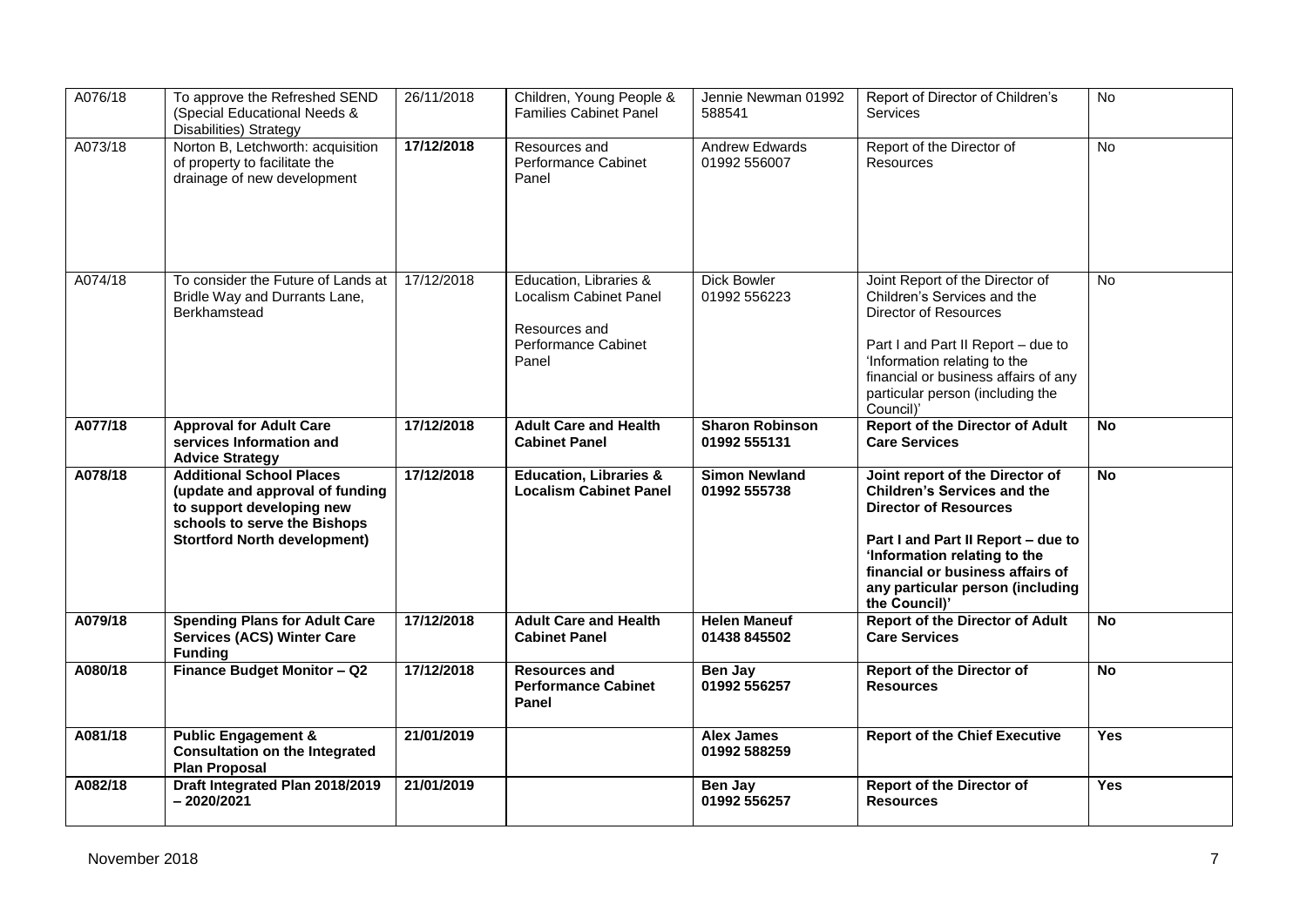| A037/18 | Developments and Finance -<br>Review of scope of works and<br>charges to developers for newly<br>created highways | 18/02/2019                                                             | Highways & Environment<br><b>Cabinet Panel</b>                                                                                                                                                 | Mike Younghusband<br>01992 658171      | Report of the Director of<br>Environment and Infrastructure                                        | <b>No</b>  |
|---------|-------------------------------------------------------------------------------------------------------------------|------------------------------------------------------------------------|------------------------------------------------------------------------------------------------------------------------------------------------------------------------------------------------|----------------------------------------|----------------------------------------------------------------------------------------------------|------------|
| A075/18 | Approval for the Hertfordshire<br>County Council Air Quality<br>Strategy                                          | 18/02/2019                                                             | <b>Public Health &amp; Prevention</b><br><b>Cabinet Panel</b><br>Highways & Environment<br><b>Cabinet Panel</b><br>Growth, Infrastructure,<br>Planning and the Economy<br><b>Cabinet Panel</b> | <b>Bethan Clemence</b><br>01992 555363 | Joint report of the Director of<br>Public Health and Director of<br>Environment and Infrastructure | <b>No</b>  |
| A054/18 | South West Herts Growth and<br>Transport Plan                                                                     | 18/02/2019                                                             | Growth, Infrastructure,<br>Planning & the Economy<br><b>Cabinet Panel</b>                                                                                                                      | <b>Rupert Thacker</b><br>01992 658176  | Report of the Director of<br>Environment and Infrastructure                                        | <b>No</b>  |
| A083/18 | <b>Public Engagement &amp;</b><br><b>Consultation on the Integrated</b><br><b>Plan Proposal</b>                   | 18/02/2019<br>County<br>Council<br>19/02/2019                          | <b>All Cabinet Panels</b><br><b>Overview &amp; Scrutiny</b><br><b>Committee</b>                                                                                                                | <b>Alex James</b><br>01992 588259      | <b>Report of the Chief Executive</b>                                                               | <b>Yes</b> |
| A084/18 | Integrated Plan 2019/2020 -<br>2021/2022                                                                          | <b>Cabinet</b><br>18/02/2019<br>County<br><b>Council</b><br>19/02/2019 | <b>All Cabinet Panels</b><br><b>Overview &amp; Scrutiny</b><br><b>Committee</b>                                                                                                                | Ben Jay<br>01992 556257                | <b>Report of the Director of</b><br><b>Resources</b>                                               | Yes        |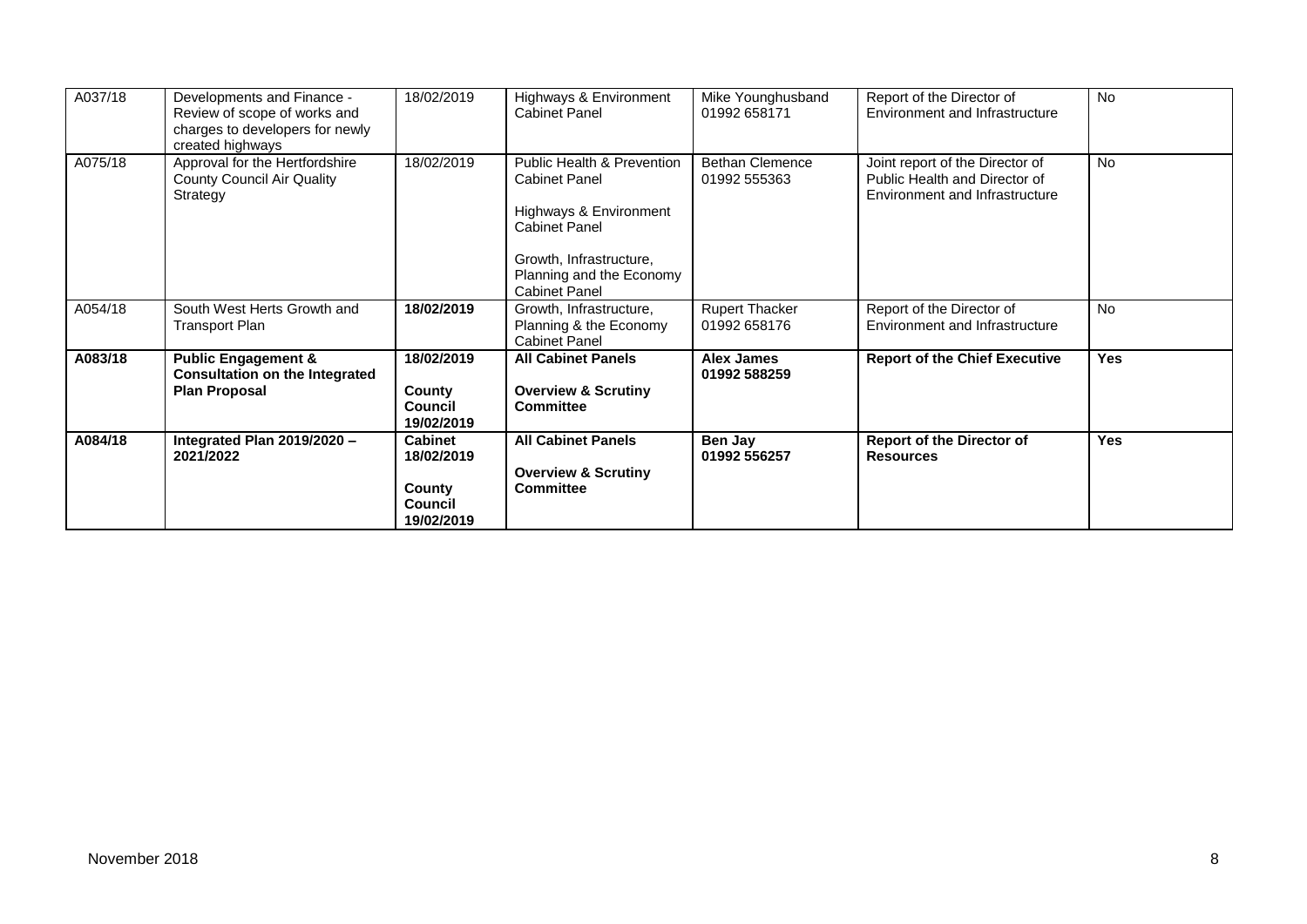| A085/18 | <b>Hertfordshire Delivering</b><br><b>Adoption Services for Luton</b><br><b>Borough Council</b>      | 18/03/2019                                                      | <b>Children, Young People</b><br>and Families Cabinet<br>Panel    | <b>Sue Lowndes</b><br>07833 484306                             | <b>Report of Director of Children's</b><br><b>Services</b><br>Part I and Part II report - due to<br>inclusion of 'information<br>relating to any individual,<br>information which is likely to<br>reveal the identity of an<br>individual, information relating<br>to the financial or business<br>affairs of any particular person<br>(including the Council) and<br>information relating to any<br>consultations or negotiations,<br>or contemplated consultations<br>or negotiations, in connection<br>with any labour relations matter<br>arising between the Council or<br>a Minister of the Crown and<br>employees of, or office holders<br>under, the Council.' | <b>No</b>  |
|---------|------------------------------------------------------------------------------------------------------|-----------------------------------------------------------------|-------------------------------------------------------------------|----------------------------------------------------------------|------------------------------------------------------------------------------------------------------------------------------------------------------------------------------------------------------------------------------------------------------------------------------------------------------------------------------------------------------------------------------------------------------------------------------------------------------------------------------------------------------------------------------------------------------------------------------------------------------------------------------------------------------------------------|------------|
| A086/18 | <b>Hertfordshire County Council</b><br><b>Admission arrangements</b><br>2020/2021                    | 18/02/2019                                                      | <b>Education Libraries &amp;</b><br><b>Localism Cabinet Panel</b> | <b>Jayne Abery</b><br>01992 588785                             | <b>Report of the Director of</b><br><b>Childrens Services</b>                                                                                                                                                                                                                                                                                                                                                                                                                                                                                                                                                                                                          | <b>Yes</b> |
| A087/18 | <b>Overview &amp; Scrutiny Committee</b><br><b>Report on the Integrated Plan</b><br><b>Proposals</b> | <b>Cabinet</b><br>18/02/2019<br>County<br>Council<br>19/02/2019 | <b>Resources and</b><br><b>Performance Cabinet</b><br>Panel       | Natalie Rotherham /<br><b>Michelle Diprose</b><br>01992 550782 | Report of the Overview and<br><b>Scrutiny Committee</b>                                                                                                                                                                                                                                                                                                                                                                                                                                                                                                                                                                                                                | <b>Yes</b> |
| A088/18 | <b>Service Cabinet Panels</b><br><b>Comments on the Integrated</b><br><b>Plan Proposals</b>          | <b>Cabinet</b><br>18/02/2019<br>County<br>Council<br>19/02/2019 | <b>Resources and</b><br><b>Performance Cabinet</b><br>Panel       | Deborah Jeffery<br>01992 555563                                | <b>Report of the Director of</b><br><b>Resources</b>                                                                                                                                                                                                                                                                                                                                                                                                                                                                                                                                                                                                                   | <b>Yes</b> |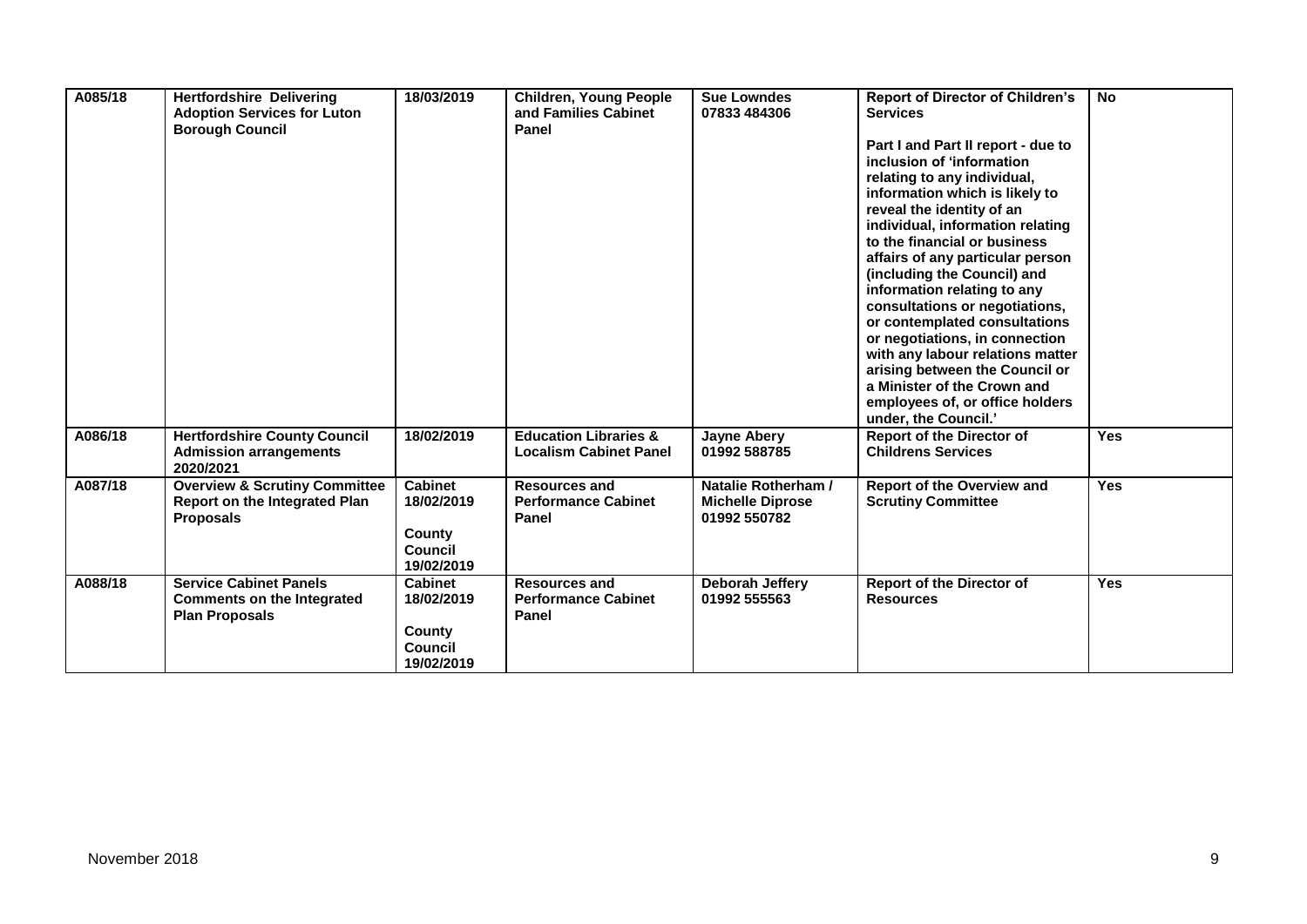**Membership of Cabinet:** 

**Colette Wyatt-Lowe** Adult Care & Health **Phil Bibby Bill Bibby** Highways & Environment<br>Teresa Heritage Children, Young People and Families David Williams Leader of the Council **Teresa Heritage Children, Young People and Families David Williams Leader of the Council Terry Hone Community Safety & Waste Management Richard Roberts Public Health & Prevention Terry Douris <b>Education, Libraries & Localism**<br> **Derrick Ashley** Growth, Infrastructure, Planning **Growth, Infrastructure, Planning and the Economy**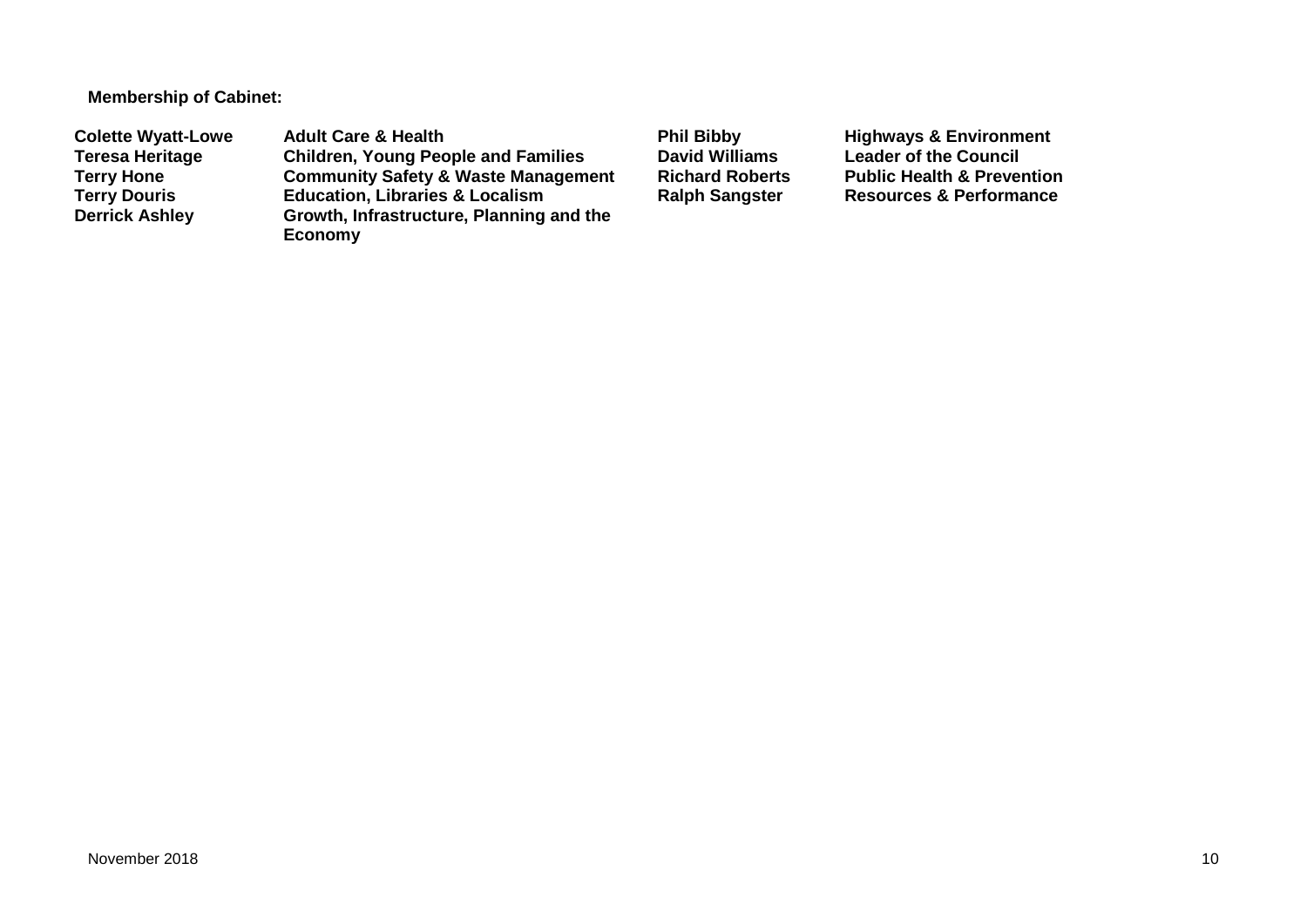**PART B: DECISIONS BY CHIEF OFFICERS Note: New items and amendments are shown in bold.** 

|         | <b>Issue for Decision</b>                                                                                                                                                                                              | Name and Title of<br><b>Decision Maker</b>                          | Date, or<br>period<br>within<br>which,<br>decision to<br>be made | <b>Cabinet Panels to be</b><br>consulted | Officer contact for<br>this matter   | Documents to be<br>considered <sup>##</sup> | <b>Exempt from the</b><br><b>Council's Call-In</b><br><b>Procedures</b><br>Yes / No |
|---------|------------------------------------------------------------------------------------------------------------------------------------------------------------------------------------------------------------------------|---------------------------------------------------------------------|------------------------------------------------------------------|------------------------------------------|--------------------------------------|---------------------------------------------|-------------------------------------------------------------------------------------|
| B001/18 | <b>Traffic Regulation</b><br>Orders - various (see<br>attached Schedule<br>Appendix 1)                                                                                                                                 | John Wood<br><b>Chief Executive</b>                                 | During the<br>period of this<br>Forward Plan                     |                                          | Mark Kemp<br>01992 555206            | Reports from Lead<br><b>Officers</b>        | No                                                                                  |
| B010/17 | <b>Business Water</b><br>Contract: Award of<br>Contract<br>(HCC1709401)                                                                                                                                                | Neil Taylor<br>Interim Assistant<br><b>Director Property</b>        | <b>December</b><br>2018 (was<br><b>November</b><br>2018)         |                                          | <b>Fiona Clark</b><br>01992 556008   | See Note 2 below                            | <b>No</b>                                                                           |
| B083/17 | Framework<br>agreement for the<br>Supply of<br>Independent Living<br>Products (in<br>collaboration with<br>Hampshire County<br>Council, Southend-<br>on-Sea Borough<br><b>Council and Coventry</b><br>County Council)  | <b>Glenn Facey</b><br>Head of Herts Full Stop                       | <b>November</b><br>2018 (was<br>October 2018)                    |                                          | <b>Chris Mulhall</b><br>01707 281571 | See Note 2 & 3 below                        | <b>No</b>                                                                           |
| B104/17 | New Contract for the<br>Provision of a Two<br><b>Bed Emergency</b><br>Therapeutic<br>residential Unit for<br>Children and Young<br>People aged 11-16<br>with Challenging and<br><b>Complex Needs</b><br>(Hudnall Park) | Marion Ingram<br>Operations Director,<br><b>Specialist Services</b> | <b>November</b><br>2018 (was<br>October 2018)                    |                                          | Lynn Knowles<br>07740 918847         | See Note 2 below                            | No                                                                                  |

1

<sup>‡‡</sup> The address from which, subject to any prohibition or restriction on their disclosure, copies of, or extracts from, any document listed is available is County Hall, Pegs Lane, Hertford, SG13 8DE. Other documents relevant to these matters may be submitted to the decision maker. To request details of such documents (if any) as they become available contact Elaine Shell, Democratic Services Manager by email [\(elaine.shell@hertfordshire.gov.uk\)](mailto:elaine.shell@hertfordshire.gov.uk) or phone (01992 555565).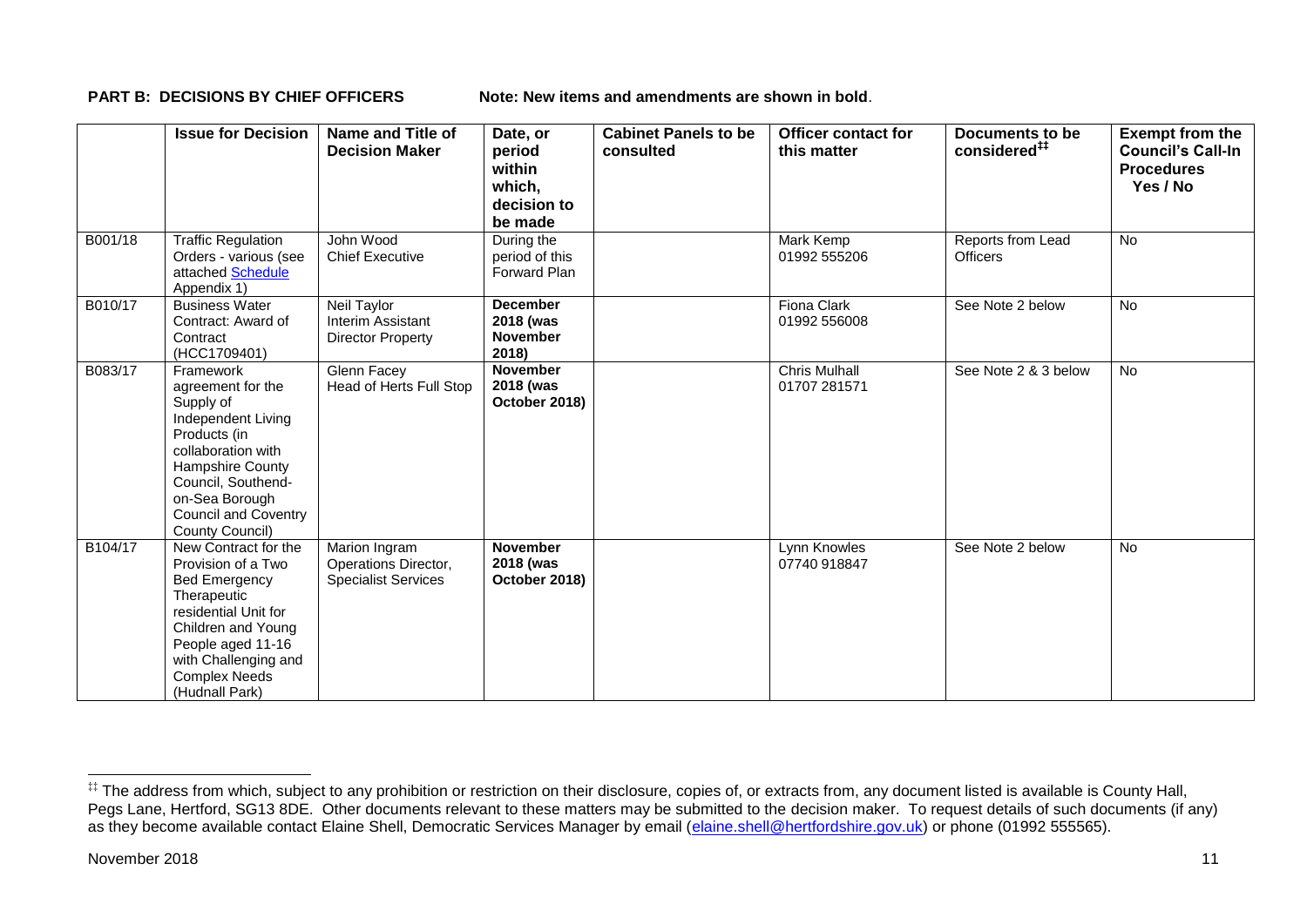| B107/17 | Cross regional tender<br>process to establish a<br>new contract for the<br>provision of<br>Residential<br>Placements for<br>Children and Young<br>People aged 10-17<br>with Challenging and<br>Complex needs:<br>Award of contract | Marion Ingram<br>Operations Director,<br><b>Specialist Services</b>                             | January 2019<br>(was<br>September<br>2018)               | Lynn Knowles<br>07740 918847        | See Note 2 below     | $\overline{N}$ |
|---------|------------------------------------------------------------------------------------------------------------------------------------------------------------------------------------------------------------------------------------|-------------------------------------------------------------------------------------------------|----------------------------------------------------------|-------------------------------------|----------------------|----------------|
| B111/17 | St Albans Library -<br>Refurbishment<br>HCC1709428                                                                                                                                                                                 | Neil Taylor<br>Interim Assistant<br>Director Property                                           | <b>December</b><br>2018 (was<br><b>November</b><br>2018) | Jackie Aldridge<br>01992 588138     | See Note 2 below     | No             |
| B115/17 | The Supply of Office<br>Furniture                                                                                                                                                                                                  | Glenn Facey<br><b>Head of Herts FullStop</b>                                                    | <b>December</b><br>2018 (was<br><b>November</b><br>2018) | James Conway<br>01707 292491        | See Note 2 & 3 below | No             |
| B007/18 | Procurement and<br>award of contract to<br>extend superfast fibre<br>broadband to the last<br>percentage of rural<br>business areas in<br>Hertfordshire in line<br>with DEFRA funding<br>provision                                 | Owen Mapley Director<br><b>Resources</b>                                                        | <b>November</b><br>2018 (was<br>October 2018)            | Anna Morrison<br>01992 588397       | See Note 2 below     | No             |
| B010/18 | Provision of adult<br>weight management<br>services - Award of<br>contract                                                                                                                                                         | <b>Jim McManus</b><br>Director of Public<br>Health                                              | November<br>2018 (was<br>August 2018)                    | <b>Brian Gale</b><br>01438 843547   | See Note 2 below     | <b>No</b>      |
| B027/18 | Future of the old fire<br>station, High Street,<br>Ware                                                                                                                                                                            | Owen Mapley<br><b>Director of Resources</b>                                                     | <b>November</b><br>2018 (was<br>October 2018)            | Roger Arbon<br>01992 588052         | Report               | <b>No</b>      |
| B038/18 | Contract for the<br>provision of bulking<br>and transfer<br>arrangements for<br><b>Local Authority</b><br><b>Collected Waste</b>                                                                                                   | Simon Aries<br><b>Assistant Director</b><br>Transport, Waste and<br>Environmental<br>Management | November<br>2018 (was<br>September<br>2018)              | <b>Matthew King</b><br>01992 556207 | See Note 2 below     | $\overline{N}$ |
| B041/18 | Extend the contract<br>for the provision of<br>sexual health<br>services                                                                                                                                                           | Jim McManus, Director<br>of Public Health                                                       | <b>November</b><br>2018 (was<br>October 2018)            | <b>Brian Gale</b><br>01438 843537   | See Note 2 below     | $\overline{N}$ |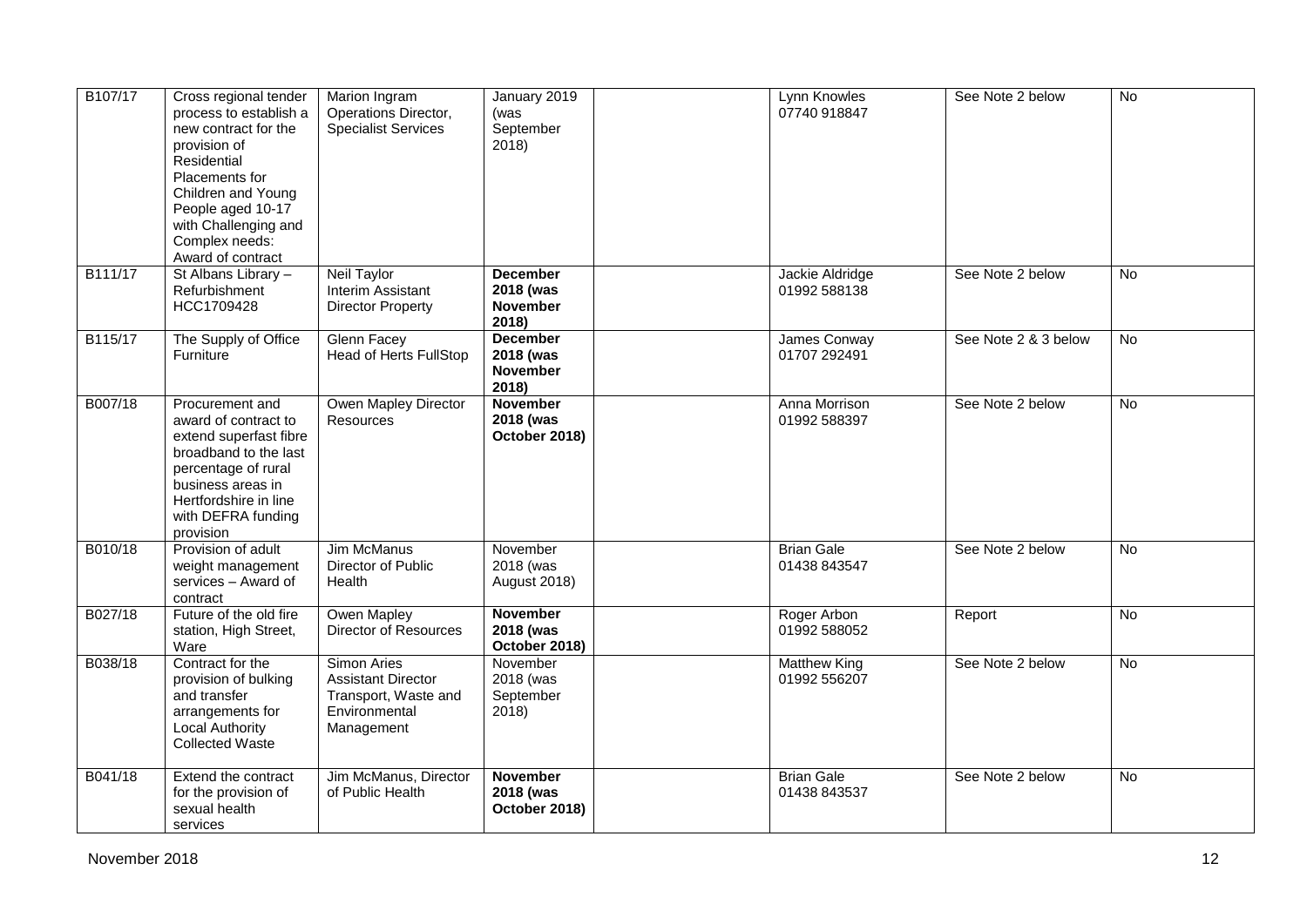| B042/18 | Use of Guardians on<br><b>Hertfordshire County</b><br><b>Council Assets</b>                                                                                                                                 | Neil Taylor<br>Interim Assistant<br><b>Director Property</b>                          | <b>December</b><br>2018 (was<br><b>November</b><br>2018) | Mike Evans<br>01992 555634            | See Note 2 below | $\overline{N}$ |
|---------|-------------------------------------------------------------------------------------------------------------------------------------------------------------------------------------------------------------|---------------------------------------------------------------------------------------|----------------------------------------------------------|---------------------------------------|------------------|----------------|
| B047/18 | Batch 44 Package 2 -<br>Roofing Works -<br>Holwell Primary,<br>Margaret Wix<br>Primary, & Millmead<br>School Award of<br>contract<br>HCC1810421                                                             | <b>Neil Taylor</b><br>Interim Assistant<br><b>Director Property</b>                   | <b>December</b><br>2018 (was<br><b>November</b><br>2018) | Jackie Aldridge<br>01992 588138       | See Note 2 below | No             |
| B048/18 | Batch 44 Package 3-<br>Roofing Works -<br><b>Studlands Rise</b><br>School & North<br><b>Education Support</b><br>Centre Award of<br>contract<br>HCC1810422                                                  | Neil Taylor<br>Interim Assistant<br><b>Director Property</b>                          | <b>December</b><br>2018 (was<br><b>November</b><br>2018) | Jackie Aldridge<br>01992 588138       | See Note 2 below | <b>No</b>      |
| B050/18 | <b>Blackbird Farm</b><br>Roofing and Asbestos<br>works<br>Award of contract<br>HCC1810464                                                                                                                   | Neil Taylor<br>Interim Assistant<br><b>Director Property</b>                          | <b>December</b><br>2018 (was<br><b>November</b><br>2018) | Jackie Aldridge<br>01992 588138       | See Note 2 below | No             |
| B068/18 | Award of Contract -<br>short term 'bridging'<br>arrangements for the<br>treatment and final<br>disposal of local<br>authority collected<br>residual waste arising<br>in Hertfordshire from<br>$2020 - 2022$ | Simon Aries Assistant<br>Director - Transport,<br>Waste & Environmental<br>Management | November<br>2018 (was<br>October 2018)                   | <b>Matthew King</b><br>01992 556207   | See Note 2 below | No             |
| B069/18 | Award of Contract for<br>Vehicle Management<br>to undertake<br>maintenance, repairs,<br>fleet management,<br>lease car<br>management and<br>vehicle purchase                                                | Glenn Facey<br><b>Head of Herts FullStop</b>                                          | December<br>2018 (was<br>October 2018)                   | <b>Patrick Stiles</b><br>01707 292391 | See Note 2 below | No             |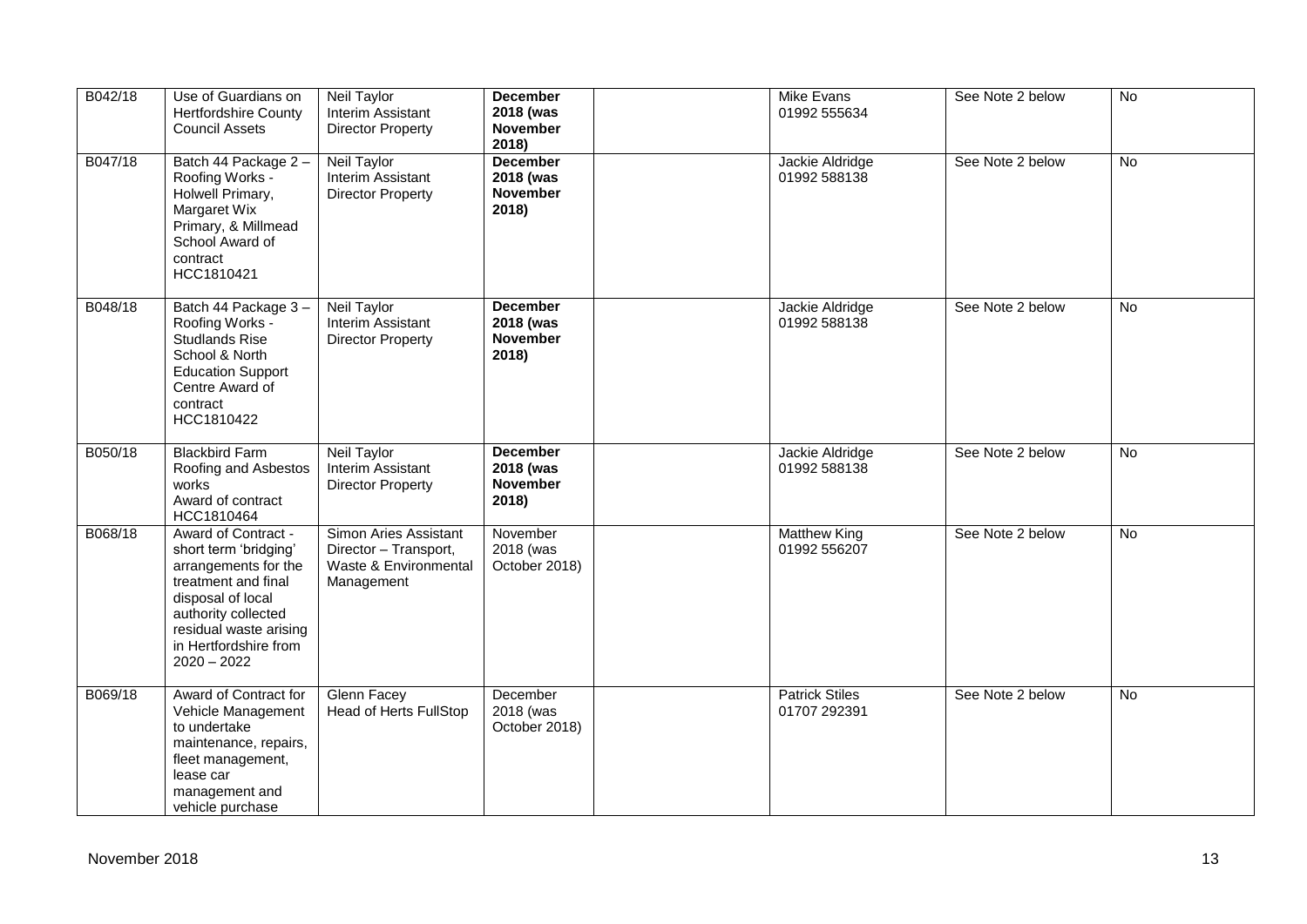| B079/18 | Provision of Adult<br>Weight Management<br>Services - Award of<br>contract                                                                               | Jim McManus, Director<br>of Public Health                                                | <b>November</b><br>2018 (was<br>October 2018) |                                             | <b>Brian Gale</b><br>01438 843537   | See Note 2 below           | $\overline{N}$ |
|---------|----------------------------------------------------------------------------------------------------------------------------------------------------------|------------------------------------------------------------------------------------------|-----------------------------------------------|---------------------------------------------|-------------------------------------|----------------------------|----------------|
| B082/18 | Provision of organics<br>waste treatment<br>/composting and<br>bulking services -<br>Award of contract                                                   | Simon Aries Assistant<br>Director Transport,<br>Waste and<br>Environmental<br>Management | December<br>2018 (was<br>November<br>2018)    |                                             | <b>Matthew King</b><br>01992 556207 | See Note 2 below           | $\overline{N}$ |
| B083/18 | To enter into a<br>Delivery Agreement<br>for the construction of<br>the New Ware<br>Household Waste<br><b>Recycling Centre</b>                           | Simon Aries Assistant<br>Director Transport,<br>Waste and<br>Environmental<br>Management | <b>November</b><br>2018 (was<br>October 2018) |                                             | <b>Matthew King</b><br>01992 556207 | Report<br>See note 4 below | <b>No</b>      |
| B090/18 | To establish a<br>Framework<br>Agreement for future<br>Supported Living<br>services and appoint<br>providers via a full<br>competitive tender<br>process | lain MacBeath<br>Director Adult Care<br><b>Services</b>                                  | <b>November</b><br>2018 (was<br>October 2018) | Adult Care & Health<br><b>Cabinet Panel</b> | Ruth Harrington<br>01438 845843     | Report<br>See note 4 below | <b>No</b>      |
| B091/18 | Whether to<br>reconfigure the future<br>provision of housing<br>related support for<br>adult drug and<br>alcohol users                                   | Jim McManus, Director<br>of Public Health                                                | November<br>2018                              |                                             | <b>Brian Gale</b><br>01438 843537   | Report<br>See note 4 below | <b>No</b>      |
| B092/18 | Award of contract for<br>the provision of<br>Young Carers<br><b>Support Service</b>                                                                      | <b>Lindsey Edwards</b><br>Interim Assistant<br>Director Services for<br>Young People     | December<br>2018                              |                                             | Ruth Fennemore<br>01462 844417      | See Note 2 below           | <b>No</b>      |
| B096/18 | To give final approval<br>to a contribution in<br>respect of playing<br>field works for the<br>Katherine Warington<br>School, Harpenden.                 | Owen Mapley<br>Director of Resources                                                     | November<br>2018 (was<br>October 2018)        |                                             | Dan Hardy<br>01992 558923           |                            | <b>No</b>      |
| B098/18 | Extension of existing<br>Hertfordshire Care<br>Providers Association<br>(HCPA) contract<br>under clause 3.3 of<br>existing contract                      | <b>Helen Manuef</b><br><b>Assistant Director</b><br>Planning & Resources                 | <b>November</b><br>2018 (was<br>October 2018) |                                             | Mark Gwynne<br>01438 843544         | Report<br>See note 4 below | <b>No</b>      |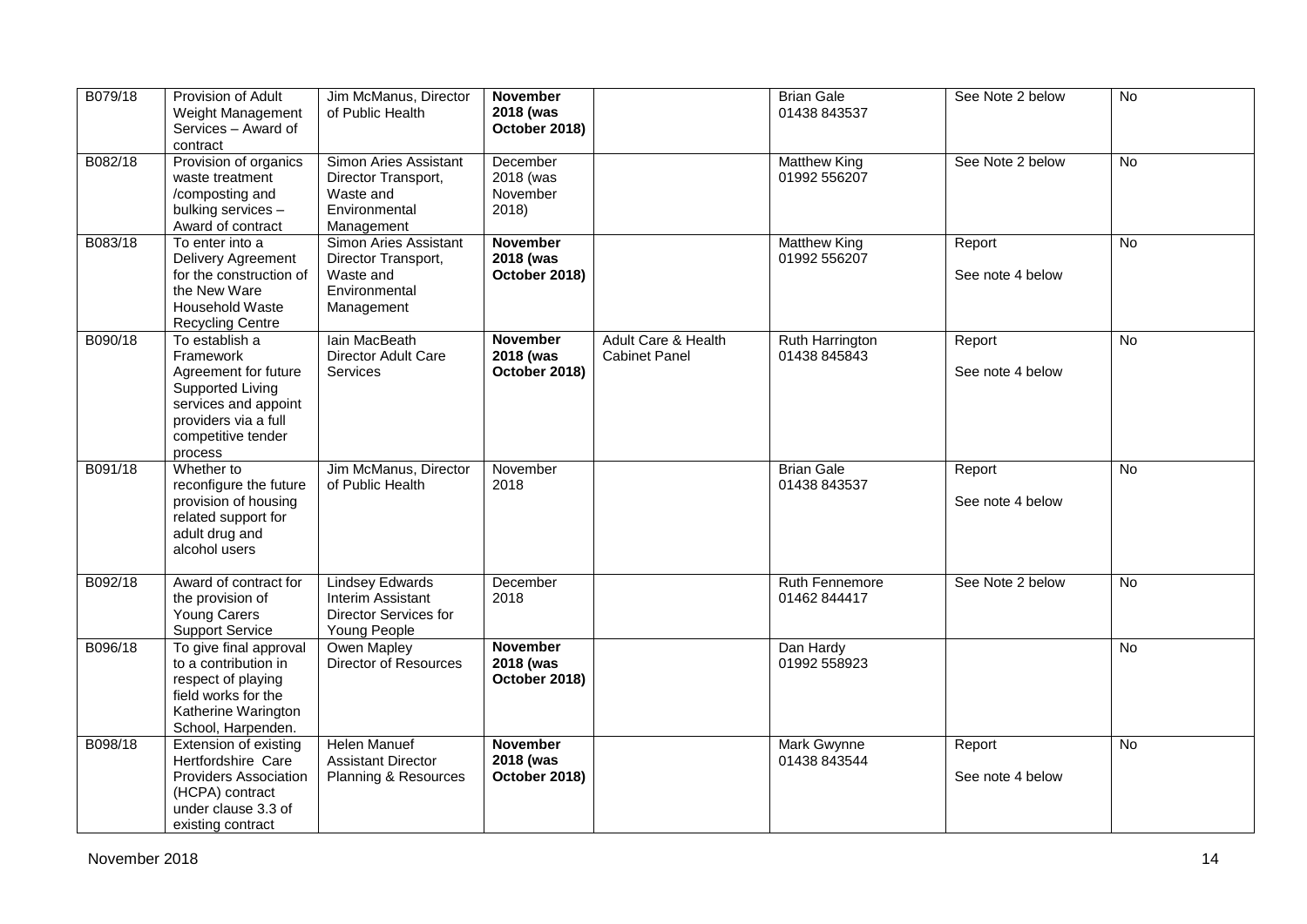| B100/18 | Hertfordshire Adult<br>and Family Learning<br>Service (HAFLS) -<br>Whether to Tender for<br>the provision of Adult<br>Learning across<br>Hertfordshire for<br>academic year<br>2019/20                                                                                    | Steven Lee Foster<br>Assistant Director for<br><b>Adult Care Services</b>                       | <b>November</b><br>2018 (was<br>October 2018)         | Lyn Keates<br>01992 588626             | Report<br>See note 4 below | $\overline{N}$ |
|---------|---------------------------------------------------------------------------------------------------------------------------------------------------------------------------------------------------------------------------------------------------------------------------|-------------------------------------------------------------------------------------------------|-------------------------------------------------------|----------------------------------------|----------------------------|----------------|
| B101/18 | Award of contract for<br>provision of external /<br>internal Audit<br>contractor, to<br>supplement the<br>available in-house<br>internal Audit<br>resource, for the<br>delivery of the<br>County's Shared<br><b>Internal Audit Service</b><br>(SIAS) from 1 April<br>2019 | <b>Terry Barnett</b><br><b>Head of Assurance</b><br>Services                                    | November<br>2018                                      | Chris Wood<br>01438 845513             | See note 2 below           | No             |
| B102/18 | Procurement for The<br>provision of an<br><b>Enterprise Resource</b><br>Planning (ERP)<br>System for Herts<br>FullStop: Award of<br>contract                                                                                                                              | Glenn Facey<br><b>Head of Herts FullStop</b>                                                    | <b>March 2019</b><br>(was<br><b>December</b><br>2018) | Glenn Facey<br>01707 292364            | See note 2 below           | No             |
| B103/18 | The Supply of<br>Whiteboards, Notice<br>Boards and<br>Associated<br>Equipment<br>Framework in<br>association with<br>Hampshire County<br>Council and Suffolk<br>County Council:<br>Award of contract                                                                      | <b>Glenn Facey</b><br><b>Head of Herts FullStop</b>                                             | January 2019<br>(was<br><b>December</b><br>2018)      | <b>Patrick Maguire</b><br>01707 292367 | See notes 2 & 3 below      | No             |
| B105/18 | Environmental<br>Resource Planning<br>Consultancy<br>Framework: Award of<br>contract                                                                                                                                                                                      | Simon Aries<br><b>Assistant Director</b><br>Transport, Waste and<br>Environmental<br>Management | January 2019                                          | <b>Matthew King</b><br>01992 556207    | See note 2 below           | No             |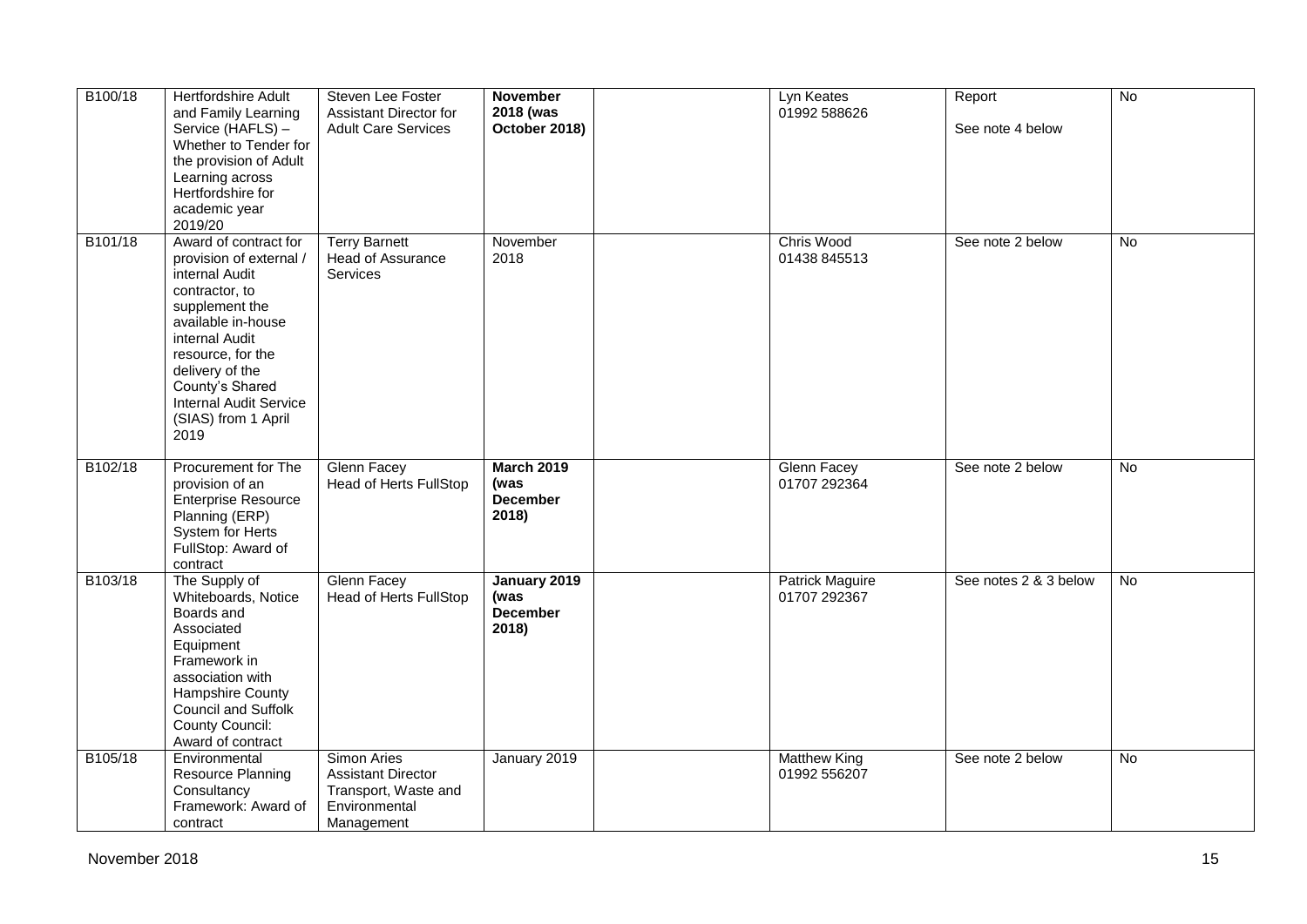| B106/18 | To establish a<br>Framework<br>Agreement for future<br>Supported Living<br>Services and appoint<br>providers via a full<br>competitive tender<br>process | lain MacBeath<br><b>Director Adult Care</b><br>Services                              | January 2019                                             | Ruth Harrington<br>01438 845843    | Report<br>See note 4 below | $\overline{N}$  |
|---------|----------------------------------------------------------------------------------------------------------------------------------------------------------|--------------------------------------------------------------------------------------|----------------------------------------------------------|------------------------------------|----------------------------|-----------------|
| B107/18 | Provision of Art<br>Therapy Sessions -<br>Award of contract                                                                                              | <b>Lindsey Edwards</b><br>Interim Assistant<br>Director Services for<br>Young People | January 2019                                             | Maria Nastri<br>01992 555471       | See Note 2 below           | <b>No</b>       |
| B108/18 | HCC1810701-<br>School Expansion -<br>Belswains School,<br>Hemel Hempstead:<br>Award of contract                                                          | Neil Taylor<br>Interim Assistant<br>Director - Property                              | <b>December</b><br>2018 (was<br><b>November</b><br>2018) | <b>Trevor Mose</b><br>01992 556658 | See note 2 below           | No              |
| B109/18 | HCC1810703-<br><b>Property Works</b><br>Framework 2019-<br>2023                                                                                          | <b>Neil Taylor</b><br>Interim Assistant<br>Director - Property                       | January 2019                                             | <b>Trevor Mose</b><br>01992 556658 |                            | $\overline{No}$ |
| B110/18 | HCC1810704-<br><b>Property Consultancy</b><br>Framework 2019 -<br>2023                                                                                   | <b>Neil Taylor</b><br>Interim Assistant<br>Director - Property                       | January 2019                                             | <b>Trevor Mose</b><br>01992 556658 |                            | No              |
| B111/18 | $HCC1810826 -$<br>Provision of<br>Demountable<br>temporary / modular<br>buildings: Award of<br>contract                                                  | <b>Neil Taylor</b><br>Interim Assistant<br>Director - Property                       | January 2019                                             | <b>Trevor Mose</b><br>01992 556658 | See note 2 below           | $\overline{No}$ |
| B113/18 | The Provision of a<br>Grounds<br>Maintenance Service<br>for Area H - St<br>Albans<br>Award of Contract                                                   | Glenn Facey<br><b>Head of Herts FullStop</b>                                         | November<br>2018                                         | Paul Bishop<br>01707 292384        | See note 2 below           | <b>No</b>       |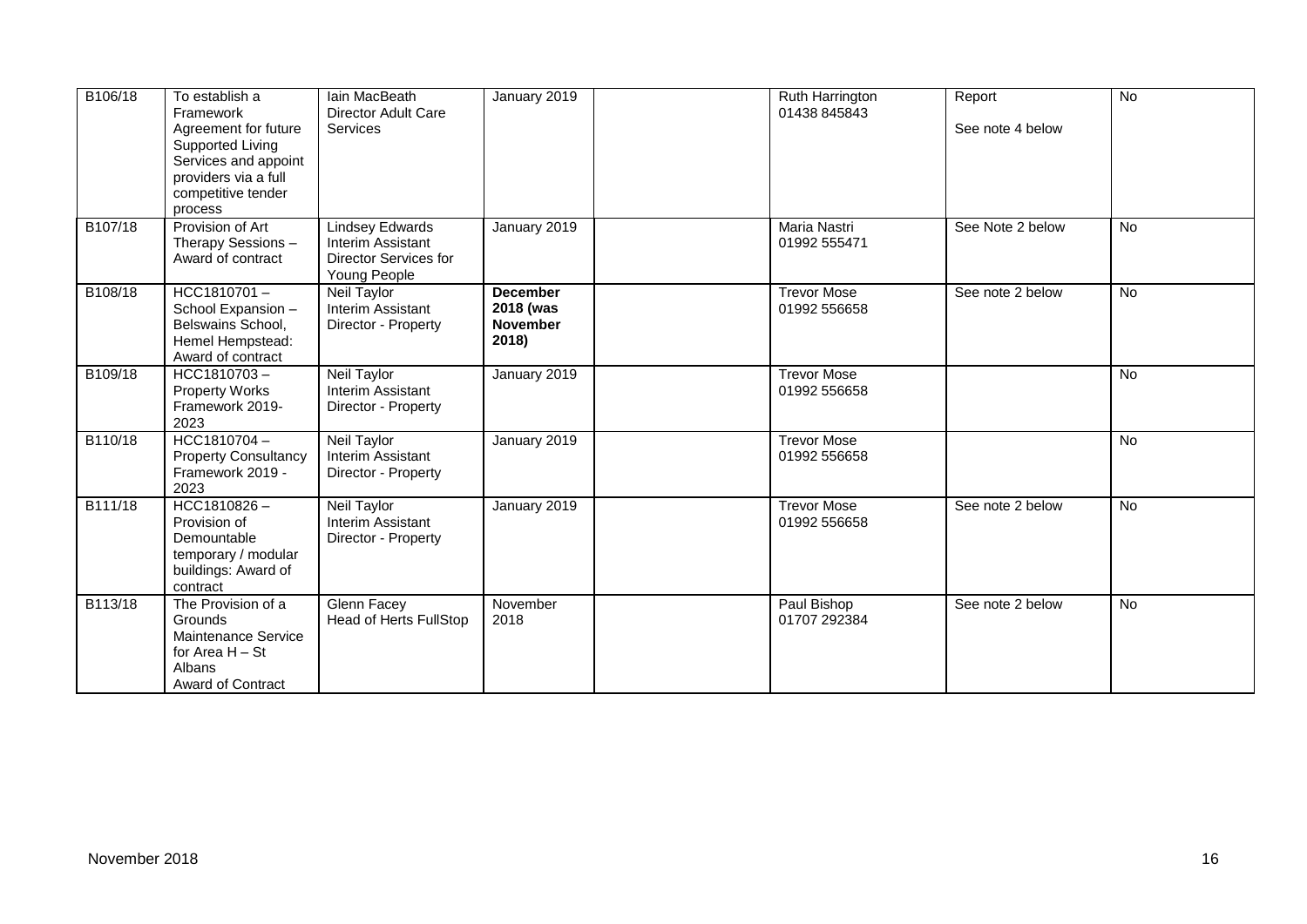| B114/18 | The Provision of a<br>Grounds<br>Maintenance Service<br>for Area $X -$<br>Broxbourne,<br>Cheshunt,<br>Hoddesdon and<br><b>Waltham Cross</b><br>Award of contract                            | Glenn Facey<br><b>Head of Herts FullStop</b>                      | November<br>2018                  | Paul Bishop<br>01707 292384        | See note 2 below             | $\overline{N}$ |
|---------|---------------------------------------------------------------------------------------------------------------------------------------------------------------------------------------------|-------------------------------------------------------------------|-----------------------------------|------------------------------------|------------------------------|----------------|
| B116/18 | HCC1810932<br>PEP8 - School<br>Expansion - St<br>Peters School, St<br>Albans<br>Award of Contract                                                                                           | Neil Taylor<br>Interim Assistant<br><b>Director Property</b>      | January 2019                      | <b>Trevor Mose</b><br>01992 556658 | See note 2 below             | No             |
| B117/18 | Procure a contract for<br>the adult substance<br>misuse housing<br>related support<br>service                                                                                               | Jim McManus<br>Director of Public<br>Health                       | December<br>2018                  | Natasha Welsh<br>01438 844381      | See Note 2 below             | No             |
| B118/18 | Establish a<br>Framework<br>Agreement for<br><b>Disabled Facilities</b><br>Grants                                                                                                           | Iain MacBeath<br>Director of Adult Care<br>Services               | November<br>2018                  | Dawood Haddadi<br>07870 678771     | See note 2 below             | <b>No</b>      |
| B119/18 | Award of contract for<br>construction of the<br>A120 Little Hadham<br>Bypass and Flood<br><b>Alleviation Scheme</b>                                                                         | <b>Mark Kemp</b><br>Director of Environment<br>and Infrastructure | December<br>2019                  | David Burt<br>01992 658177         | See note 2 below             | $\overline{N}$ |
| B120/18 | Whether to initiate<br>consultation on a<br>proposal to change<br>the age range of York<br>Road Nursery School,<br>Hitchin, to allow<br>children to be<br>admitted from the age<br>of $2$ . | Jenny Coles,<br>Director of Children's<br>Services                | Not before 16<br>November<br>2018 | David Shevlane<br>01992 556199     | Report (see Note 4<br>below) | <b>No</b>      |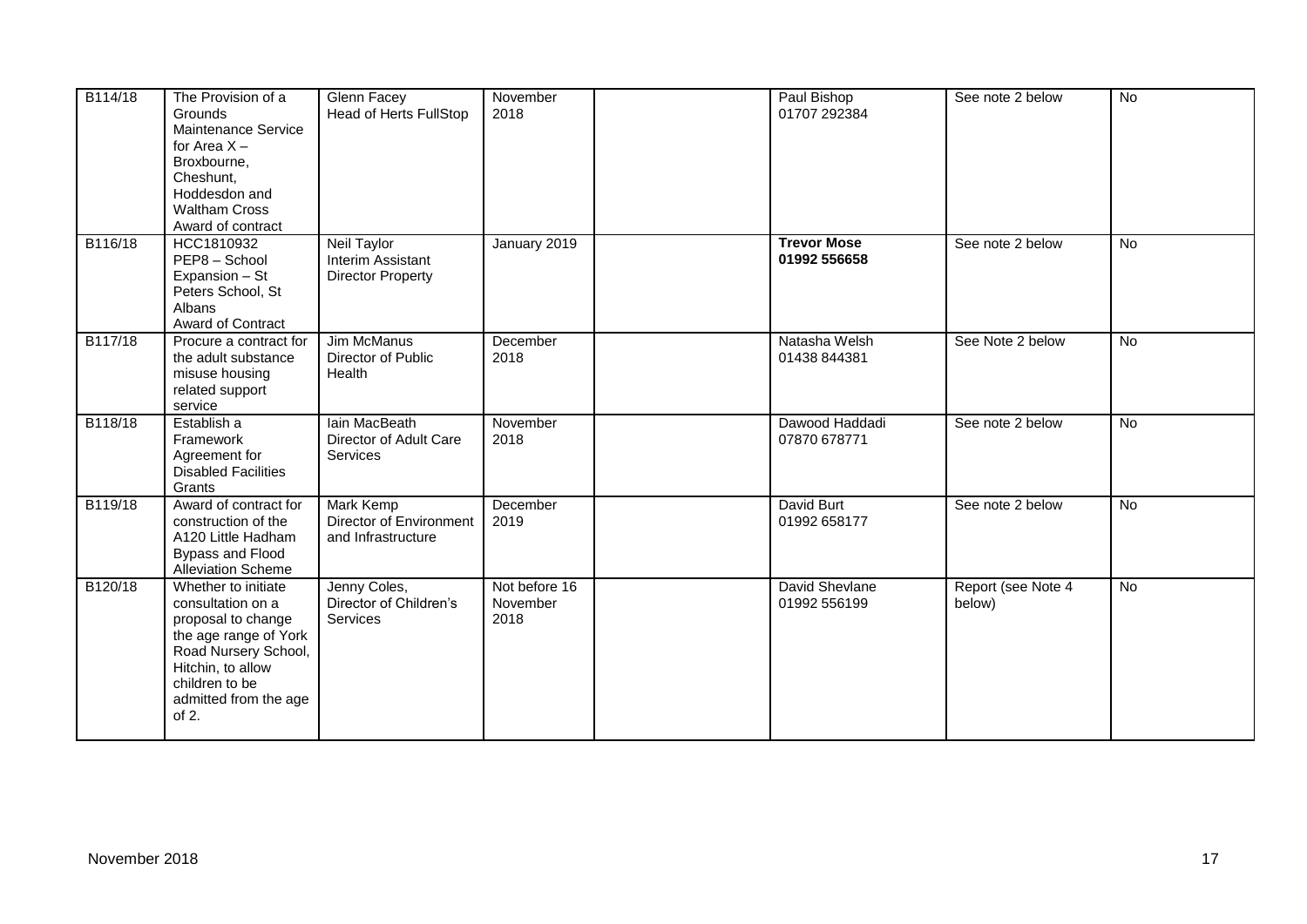| B121/18 | To negotiate a new<br>contract between<br><b>Hertfordshire County</b><br>Council and Herts for<br>Learning for the<br>provision of HfL<br>services and support<br>to HCC.                                                                                                                                                                                                                              | Simon Newland,<br><b>Operations Director</b>                           | Not before 16<br>November<br>2018      | Simon Newland<br>01992 555738     | Report (See Note 4<br>below)                    | No             |
|---------|--------------------------------------------------------------------------------------------------------------------------------------------------------------------------------------------------------------------------------------------------------------------------------------------------------------------------------------------------------------------------------------------------------|------------------------------------------------------------------------|----------------------------------------|-----------------------------------|-------------------------------------------------|----------------|
| B122/18 | Extension of the<br>Direct payment<br><b>Support Service</b><br>contract by single<br>tender action.                                                                                                                                                                                                                                                                                                   | Ed Knowles,<br><b>Assistant Director Adult</b><br><b>Care Services</b> | Not before 16<br>November<br>2018      | <b>Ted Maddex</b><br>01438 843574 | Report (See Note 4<br>below)                    | $\overline{N}$ |
| B123/18 | Whether or not to<br>agree to a proposal<br>following the<br>publishing of statutory<br>notices to close the<br><b>Primary Support</b><br>Bases at The<br><b>Reddings Primary</b><br>School and<br>Bowmansgreen<br>School and create<br>new services at<br>Dacorum Education<br>Support Centre in<br>Hemel Hempstead<br>and to Links<br>Academy, (Woollams<br>Crescent) in St<br>Albans, respectively. | Jenny Coles,<br>Director of Children's<br><b>Services</b>              | Not before 16<br>November<br>2018      | Jennie Newman<br>01992 588541     | Report (See Note 4<br>below)                    | $\overline{N}$ |
| B125/18 | To negotiate a new<br>contract between<br>Hertfordshire County<br>Council (HCC) and<br>Herts for Learning<br>(HfL) for the provision<br>of HfL services and<br>support to HCC                                                                                                                                                                                                                          | Simon Newland<br><b>Operations Director</b>                            | Not before<br>21st<br>November<br>2018 | Juliet Whitehead<br>07580 743148  | Report of the Director<br>of Childrens Services | No             |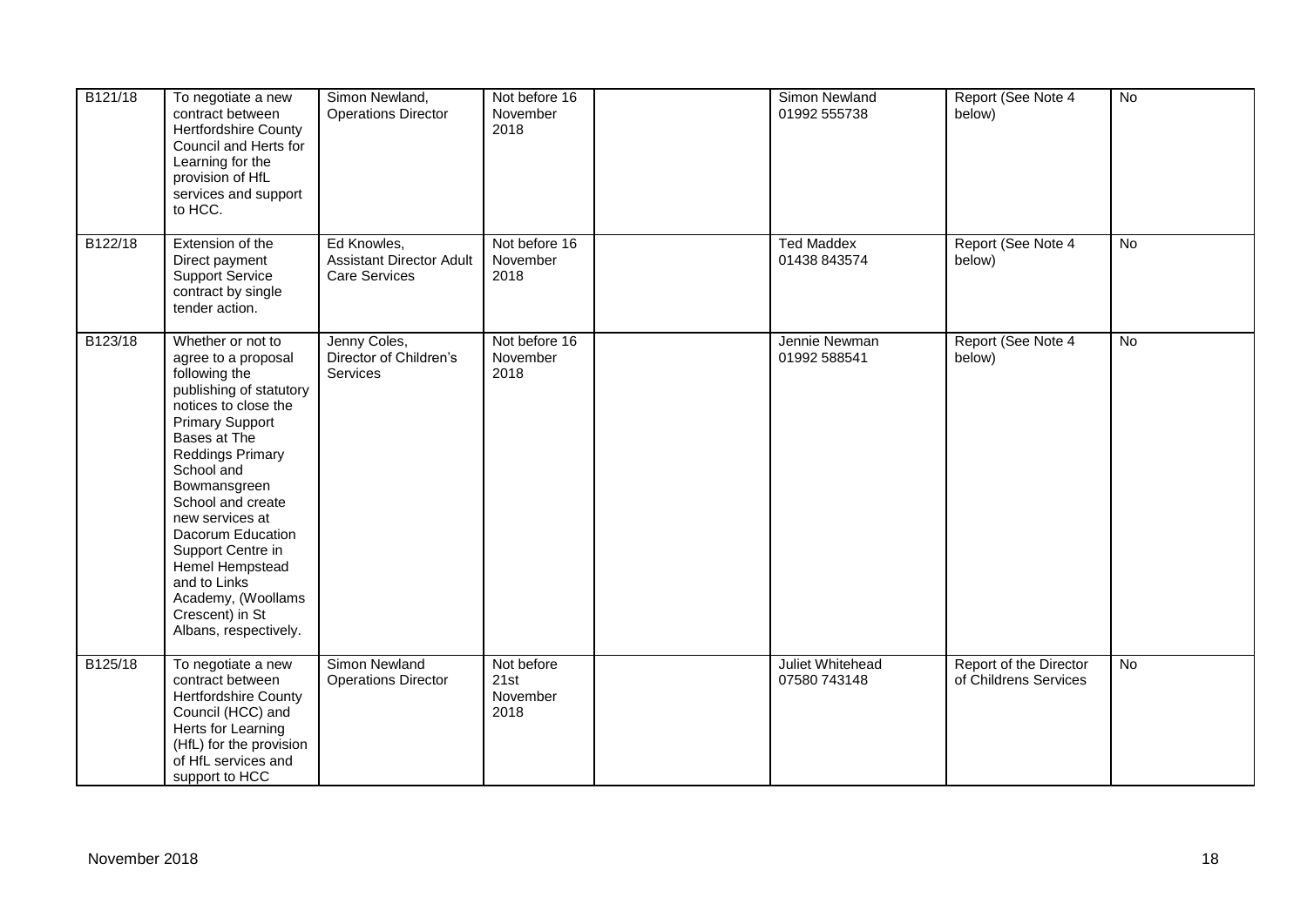| B126/18 | <b>Extension of</b><br>existing Flexicare,<br><b>Care at Home</b><br>contracts                                                                         | <b>Chris Badger</b><br><b>Deputy Director Adult</b><br><b>Care Services</b>      | Not before 5th<br><b>December</b><br>2018 | Daisy Sanghera<br>01438 843391       | Report<br>See note 4 below | <b>No</b> |
|---------|--------------------------------------------------------------------------------------------------------------------------------------------------------|----------------------------------------------------------------------------------|-------------------------------------------|--------------------------------------|----------------------------|-----------|
| B127/18 | To extend<br><b>Hertfordshire</b><br><b>County Council's</b><br><b>Children Speech</b><br>and Language<br><b>Therapy Contract to</b><br>September 2019 | <b>Marion Ingram</b><br><b>Operations Director</b><br><b>Specialist Services</b> | January 2019                              | <b>Julie Reddish</b><br>01438 843873 | Report<br>See note 4 below | <b>No</b> |
| B128/18 | To extend<br><b>Hertfordshire</b><br><b>County Council's</b><br>Children's<br>Occupational<br><b>Therapy Contract to</b><br>September 2019             | <b>Marion Ingram</b><br><b>Operations Director</b><br><b>Specialist Services</b> | January 2019                              | <b>Julie Reddish</b><br>01438 843873 | Report<br>See note 4 below | <b>No</b> |
| B129/18 | To extend<br><b>Hertfordshire</b><br><b>County Council's</b><br><b>Contract for the</b><br>provision of the<br>'KIDS hubs' service                     | <b>Marion Ingram</b><br><b>Operations Director</b><br><b>Specialist Services</b> | February<br>2019                          | <b>Julie Reddish</b><br>01438 843873 | Report<br>See note 4 below | <b>No</b> |
| B130/18 | The Provision of<br><b>Building Cleaning</b><br>for St Georges<br>School, Harpenden<br><b>Award of contract</b>                                        | <b>Glenn Facey</b><br><b>Head of Herts</b><br><b>FullStop</b>                    | February<br>2019                          | <b>Muddasir Shah</b><br>01707 281538 | See note 2 below           | <b>No</b> |
| B131/18 | The Provision of a<br><b>Cleaning Service for</b><br><b>St Albans District</b><br>Council<br><b>Award of contract</b>                                  | <b>Glenn Facey</b><br><b>Head of Herts</b><br><b>FullStop</b>                    | February<br>2019                          | Kean Booth<br>01707 292392           | See note 2 below           | <b>No</b> |
| B132/18 | HCC1811013<br>Development of a<br>new school -<br><b>Bishops Stortford</b><br><b>Eastern Primary</b><br>School - Award of<br>contract                  | <b>Neil Taylor</b><br><b>Interim Assistant</b><br><b>Director Property</b>       | February<br>2019                          | <b>Trevor Mose</b><br>01992 556658   | See note 2 below           | <b>No</b> |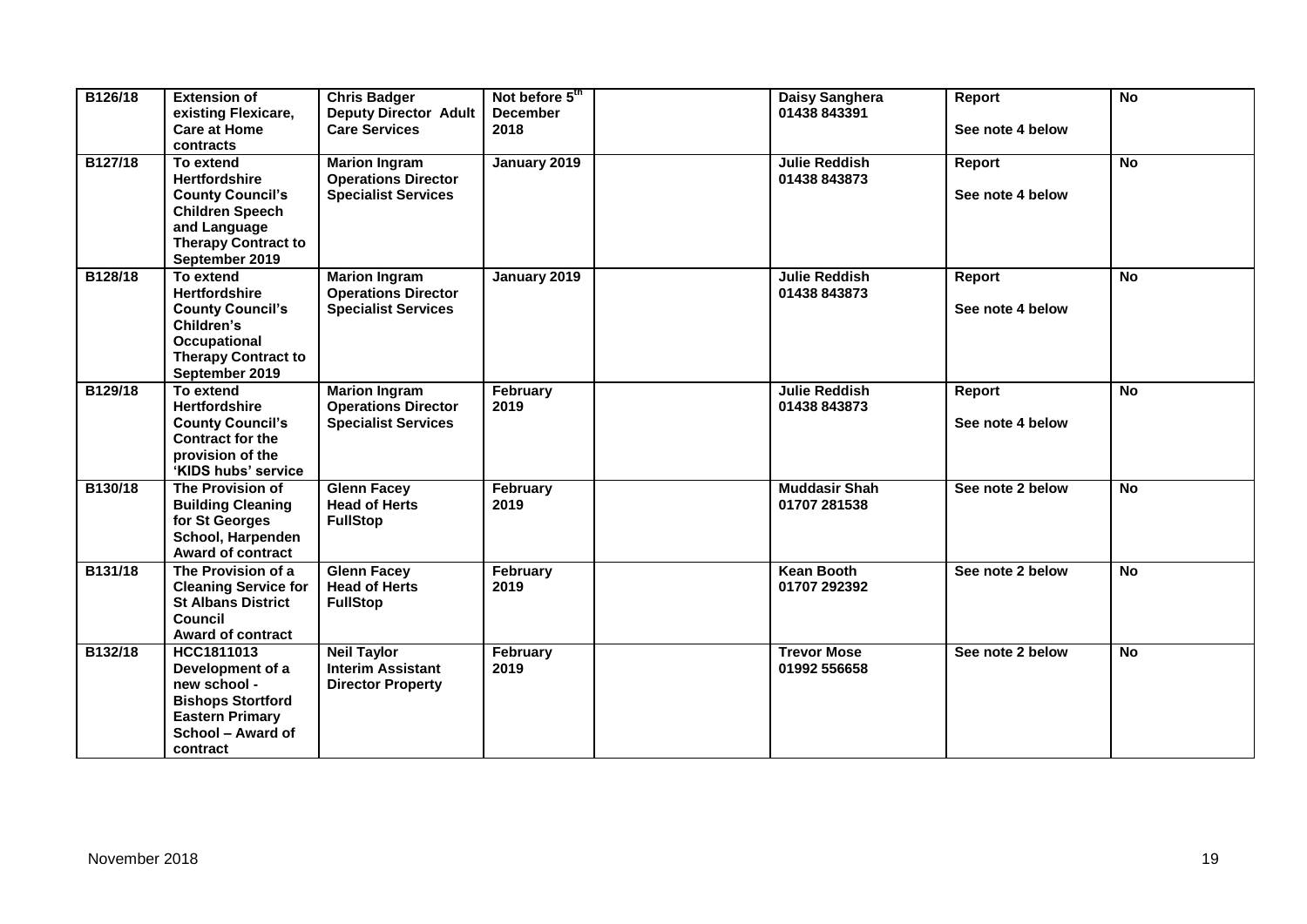| B133/18 | <b>Re-Procurement</b>     | <b>Simon Aries</b>         | <b>March 2019</b> | <b>Tony Bradford</b> | See note 2 below | <b>No</b> |
|---------|---------------------------|----------------------------|-------------------|----------------------|------------------|-----------|
|         | and award of              | <b>Assistant Director</b>  |                   | 01992 556028         |                  |           |
|         | contract to               | <b>Transport Waste and</b> |                   |                      |                  |           |
|         | undertake routine         | Environmental              |                   |                      |                  |           |
|         | vegetation                | <b>Management</b>          |                   |                      |                  |           |
|         | management on the         |                            |                   |                      |                  |           |
|         | <b>Rights of Way</b>      |                            |                   |                      |                  |           |
|         | network in                |                            |                   |                      |                  |           |
|         | <b>Hertfordshire 2019</b> |                            |                   |                      |                  |           |
|         | to 2023                   |                            |                   |                      |                  |           |

# **Notes:**

- 1. CBC contract = on behalf of 17 local authority members of the Central Buying Consortium<br>2. Quality and price evaluation derived from tenderers' submissions (which may con
- 2. Quality and price evaluation derived from tenderers' submissions *(which may contain exempt information and if so will not be available for public inspection)* If you have any general enquiries about this Forward Plan - contact Elaine Shell, Democratic Services Manager, 01992 555565 Email: [elaine.shell@hertfordshire.gov.uk](mailto:elaine.shell@hertfordshire.gov.uk)
- 3. Collaborative contract with one or more authorities (not a CBC contract)
- 4. Part II (due to 'Information relating to the financial or business affairs of any particular person (including the Council')".

#### **KATHRYN PETTITT, CHIEF LEGAL OFFICER**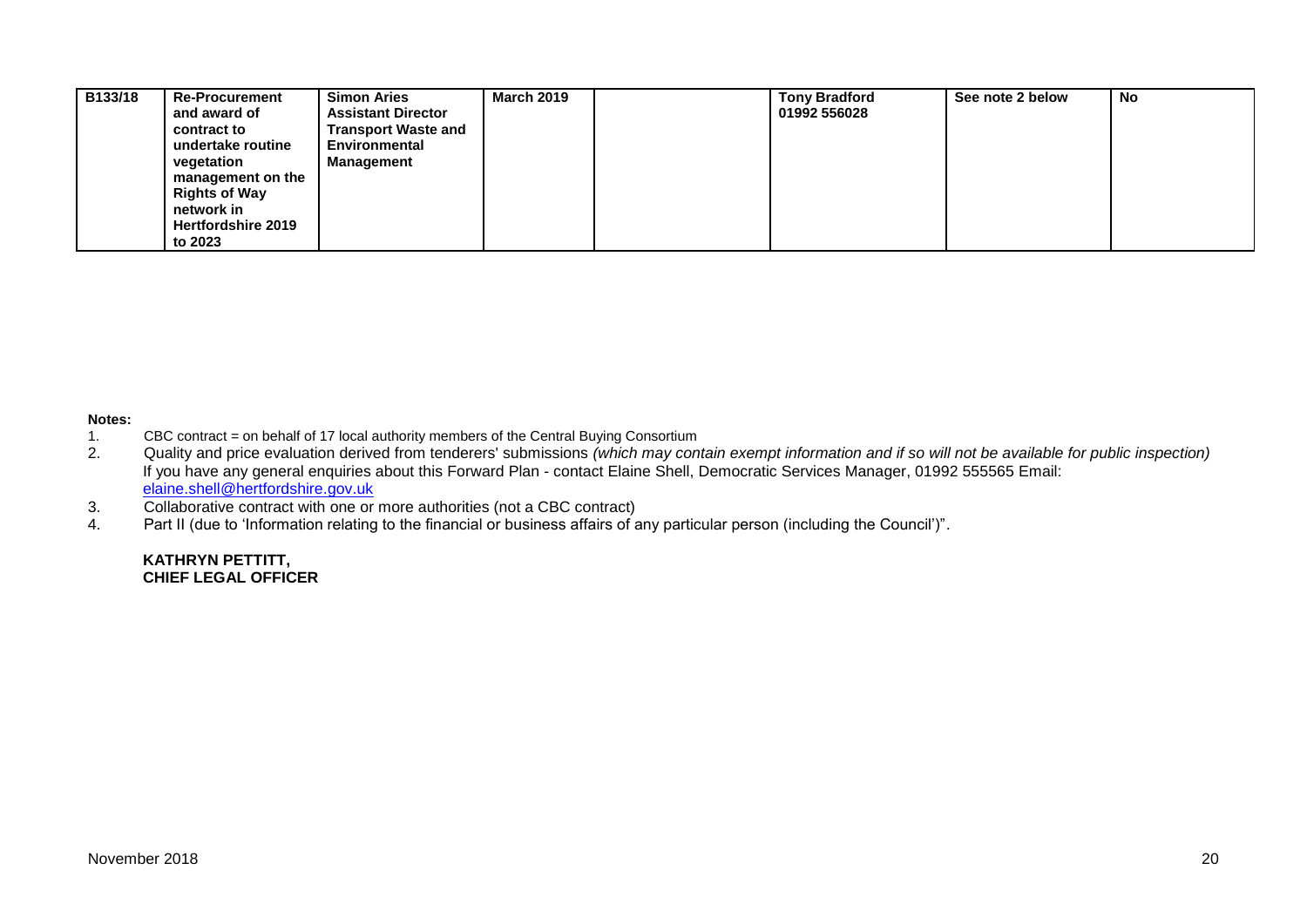

# **Hertfordshire HERTFORDSHIRE COUNTY COUNCIL**

**FORWARD PLAN Notice of (a) key and other decisions likely to be made on behalf of the County Council by Cabinet, (b) key decisions likely to be made on behalf of the County Council by Officers and** 

**(c) decisions on Traffic Regulation Orders likely to be made by Officers on behalf of the County Council in the period 1 December 2018 – 31 March 2019**

# **Published: 6 November 2018**

[Note: Key decisions and other decisions due to be reached in November 2018 but not yet made remain listed (notice of these items was given in the Forward Plan issued on 4 October 2018)]

# **TRAFFIC REGULATION ORDERS**

## **EAST HERTS & LEA VALLEY**

## **Broxbourne**

| Location                                         | <b>Proposed Restriction</b>                                   |
|--------------------------------------------------|---------------------------------------------------------------|
| Dinant Link Road, Hoddesdon                      | 40mph Speed Limit                                             |
| Goff's Lane, Goff's Oak                          | <b>Experimental Prohibition of Left Turn</b>                  |
| Churchgate & College Roads, Cheshunt             | <b>Waiting Restrictions</b>                                   |
| Pengelly Close, Cheshunt                         | <b>Waiting Restrictions</b>                                   |
| Lea/Gordon Roads, Waltham Abbey                  | <b>Waiting Restrictions</b>                                   |
| Andrews Lane, Cheshunt                           | 30mph Speed Limit                                             |
| Queens Way, Waltham Cross                        | <b>Waiting Restrictions</b>                                   |
| <b>East Herts</b>                                |                                                               |
| Location                                         | <b>Proposed Restriction</b>                                   |
| Cozens Road, Woodley Road, Ware                  | <b>Waiting Restrictions</b>                                   |
| Church Street, Bishop's Stortford                | <b>Waiting Restrictions</b>                                   |
| South Street, Bishop's Stortford                 | <b>Waiting Restrictions</b>                                   |
| Horns Road, West Street, Hertford                | Waiting Restrictions, 20mph Speed Limit, Prohibition of Entry |
| A120 Bishop's Stortford                          | 40mph Speed Limit                                             |
| Ermine Street, Buntingford                       | Waiting Restrictions, Road Humps, 30mph speed limit           |
| North Road, Hertford                             | Waiting Restrictions, Loading Bay                             |
| Pegs Lane, Hale Road, Hertford                   | <b>Waiting Restrictions</b>                                   |
| Various Roads, Hertford (3 areas)                | <b>Waiting Restrictions</b>                                   |
| Various Roads, Buntingford (2 areas)             | <b>Waiting Restrictions</b>                                   |
| Various Roads, Puckeridge                        | 7.5 Tonne Weight Limit                                        |
| Pound Lane, Hunsdon                              | <b>Waiting Restrictions</b>                                   |
| C15 Gravesend & Patmore Heath, Albury            | <b>Waiting Restrictions</b>                                   |
| <b>Hertford Town Centre</b>                      | Road Humps, Pedestrian Crossing, One Way, Pedestrian          |
|                                                  | Zone, Waiting Restrictions                                    |
| A120, Cambridge Road & Old Standon Hill, Standon | One Way, Prescribed Routes, Prohibition of Turns              |
| A120, High Street & Mill End, Standon            | <b>Waiting Restrictions</b>                                   |
| Hartham Lane, Hertford                           | <b>Waiting Restrictions</b>                                   |
| Crane Mead, Ware                                 | Waiting Restrictions, Road Humps                              |
| Various Roads, Hunsdon                           | 30mph Speed Limit                                             |
| South Street, Bishop's Stortford                 | Waiting Restriction and Revocation                            |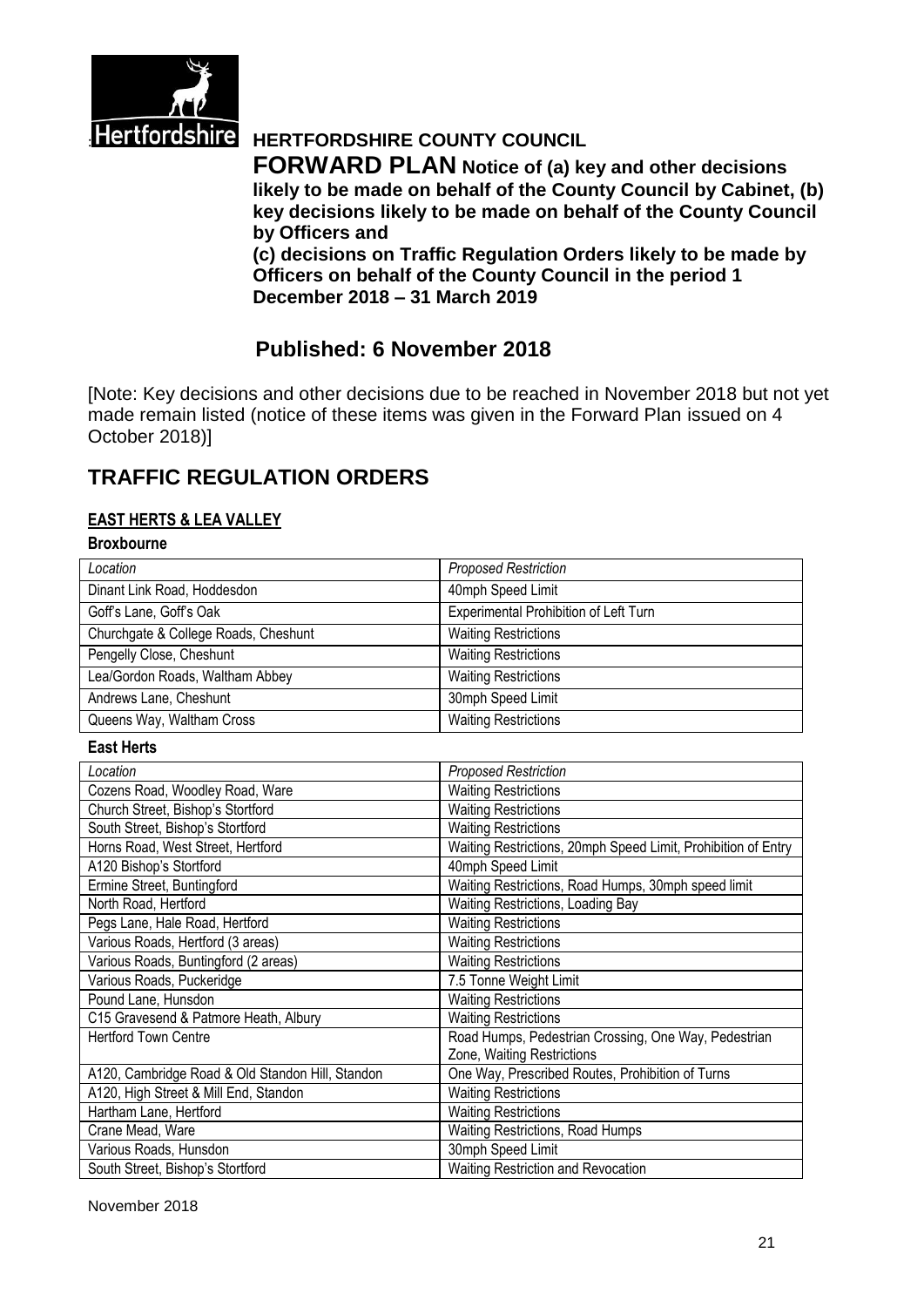# **MID HERTS**

# **Dacorum**

| Location                                     | <b>Proposed Restriction</b>              |
|----------------------------------------------|------------------------------------------|
| Various Roads, Tring                         | 20mph Speed Limit                        |
| Lime Walk, Sheephouse Road, Hemel Hempstead  | <b>Waiting Restrictions</b>              |
| Tringford Road, Tring                        | 30mph Speed Limit, Waiting Restrictions  |
| Sunnyhill Road/Melsted Road, Hemel Hempstead | <b>Waiting Restrictions</b>              |
| Three Cherry Trees Lane, Hemel Hempstead     | <b>Experimental Waiting Restrictions</b> |
| Various Roads, Berkhamsted                   | 20mph Speed Limit Zone                   |
| Bridgewater Road, Berkhamsted                | <b>Waiting Restrictions</b>              |
| Beggars Lane, Tring                          | Verge Parking Place                      |

#### **St. Albans**

| Location                                             | <b>Proposed Restriction</b>                          |
|------------------------------------------------------|------------------------------------------------------|
| Various Roads, London Colney                         | 20mph Speed Limit Zone, Road Humps                   |
| Holyrood Crescent, St Albans                         | Waiting Restriction, Revocation of Parking Places    |
| Various Roads, Harpenden                             | 20 & 40mph Speed Limits                              |
| Hatfield Road, St Albans                             | Parking Place Revocation                             |
| Bernard / Catherine Streets, St Albans               | 20mph Speed Limit Zone                               |
| Sandpit Lane, St Albans                              | 30mph Speed Limit                                    |
| A5183 St Albans / Redbourn Roads, Redbourn/St Albans | 40mph Speed Limit                                    |
| Various Roads, St Albans                             | 20mph Speed Limit Zone                               |
| A1081 London Road, St Albans                         | Waiting Restrictions Revocation, Pedestrian Crossing |

# **Welwyn Hatfield**

| Location                                     | <b>Proposed Restriction</b>                     |
|----------------------------------------------|-------------------------------------------------|
| Great North Road, Hatfield Station, Hatfield | <b>Waiting Restrictions</b>                     |
| Various Roads, Hatfield                      | 20mph Zone                                      |
| Various Roads, Welwyn Garden City            | <b>Waiting Restrictions</b>                     |
| Hillcrest & Sorrel Close, Hatfield           | <b>Waiting Restrictions, Parking Places</b>     |
| Various Roads, Welwyn                        | <b>Waiting Restrictions</b>                     |
| Stonebank, Welwyn                            | Waiting Restrictions, Goods Vehicle Loading Bay |

# **NORTH HERTS**

#### **North Herts**

| Location                                   | <b>Proposed Restriction</b> |
|--------------------------------------------|-----------------------------|
| Charlton Road, Hitchin                     | 20mph Speed Limit           |
| Park Lane/Gun Lane, Knebworth              | <b>Waiting Restrictions</b> |
| Kits Lane, Wallington Road etc, Baldock    | 20mph Speed Limit           |
| Various Roads, Ashwell                     | <b>Waiting Restrictions</b> |
| Broadway, Sollershott East etc, Letchworth | <b>Waiting Restrictions</b> |
| Cowslip/Hawthorn Hill etc Letchworth       | <b>Waiting Restrictions</b> |
| Mattocke Road, The Crescent, Hitchin       | <b>Waiting Restrictions</b> |

## **Stevenage**

| cauor                                                     | ---------<br>$\sim$ $\sim$ $\sim$<br>11<br>HCHOL<br>∵سہ…<br>.<br>,,,<br>–…… |
|-----------------------------------------------------------|-----------------------------------------------------------------------------|
| -<br>$\sim$ $\sim$ $\sim$ $\sim$<br>nar<br>۹۱۳.<br>978020 | -<br>Lane<br>Bus                                                            |

### **SOUTH WEST HERTS**

#### **Hertsmere**

| ∩cation                                                             | Restriction<br>'uvosea                                                          |
|---------------------------------------------------------------------|---------------------------------------------------------------------------------|
| .<br>$\sim$<br>Mymms<br>50utr<br>Swanland<br>koad<br>Road<br>Albans | Parking<br>Abnormal<br>Parkino<br><b>PRWAY</b><br>/erae<br>'laces<br>oac<br>Jea |